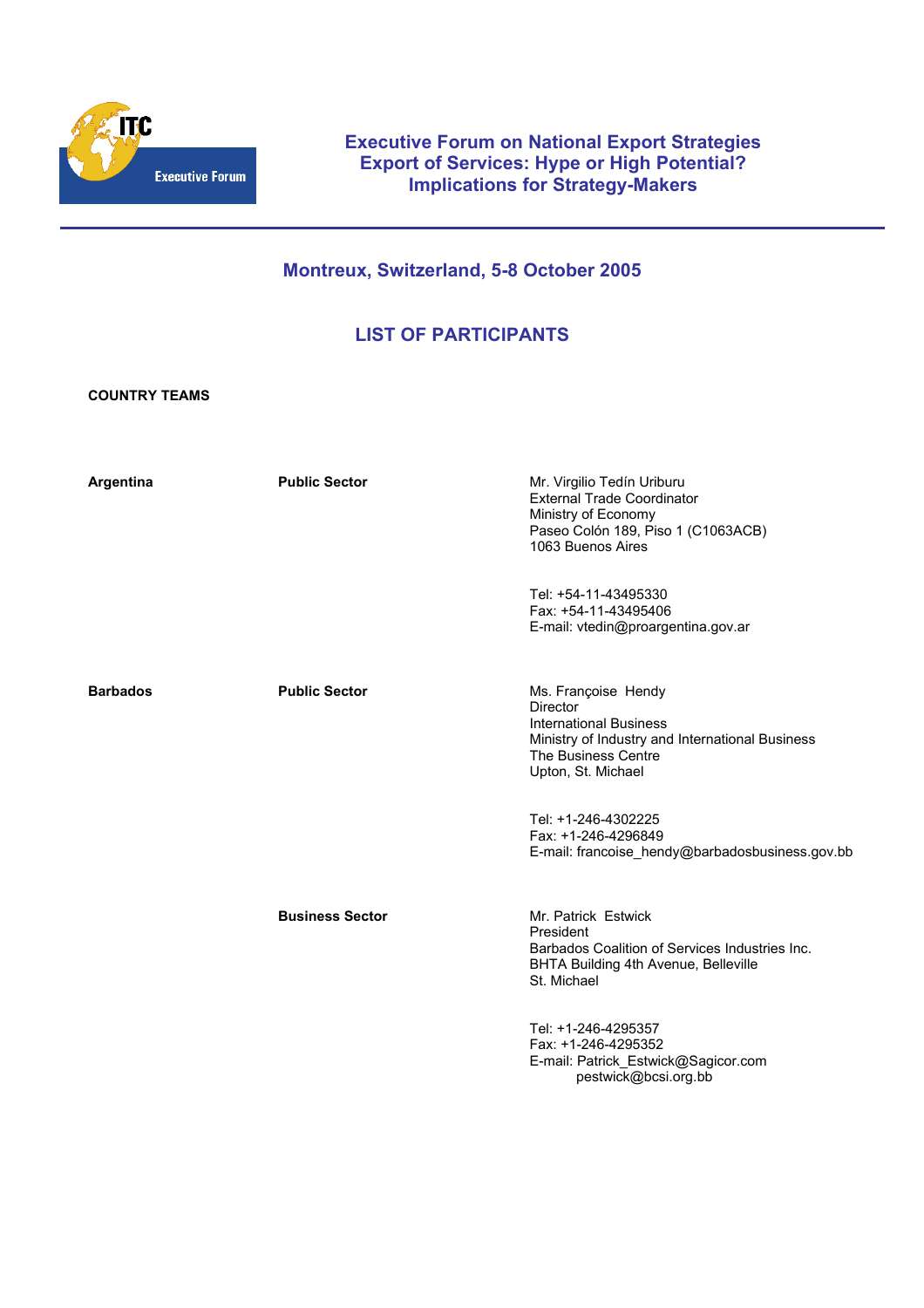| <b>Belize</b>   | <b>Business Sector</b>       | Mr. David Gomez<br><b>Managing Partner</b><br>Launchpad Consulting<br>1805 Henderson Avenue Buttonwood Bay<br><b>Belize City</b>                                              |
|-----------------|------------------------------|-------------------------------------------------------------------------------------------------------------------------------------------------------------------------------|
|                 |                              | Tel: +501-223-6590<br>Fax: +501-223-6591<br>E-mail: david@launchpadbz.com                                                                                                     |
| <b>Botswana</b> | <b>Public Sector</b>         | Mr. Derrick Poloko<br><b>Chief Trade Officer</b><br><b>International Trade</b><br>Ministry of Trade and Industry<br>Private Bag 0073<br>Gaborone                              |
|                 |                              | Tel: +267-3601200 /3190243<br>Fax: +267-3971539<br>E-mail: klaletsang@gov.bw<br>Derpoloko@yahoo.com                                                                           |
|                 | <b>Business Sector</b>       | Mr. Alan P. Boshwaen<br><b>Chief Executive Officer</b><br>Botswana International Financial Services Center<br>Private Bag 160<br>Gaborone                                     |
|                 |                              | Tel: +267-3651406<br>Fax: +267-3913075<br>E-mail: alan@ifsc.co.bw                                                                                                             |
|                 | <b>Business Sector</b>       | Mr. Seteng Motalaote<br>CEO<br><b>Wave Sanitation Services</b><br>Caramba Business Park Suite 6, Phakalane<br>P.O. Box 80073<br>Gaborone                                      |
|                 |                              | Tel: +267-3191510<br>Fax: +267-3191291<br>E-mail: smotalaote@wavewaste.com                                                                                                    |
|                 | ServiceExportNet focal point | Mr. Kgakgamatso Moloi<br><b>Export Promotion Manager</b><br>Botswana Export Development and<br><b>Investment Authority</b><br>28, Matsitama Road<br>P.O. Box 3122<br>Gaborone |
|                 |                              | Tel: +267-3181931                                                                                                                                                             |

Tel: +267-3181931 Fax: +267-3181941 E-mail: moloik@bebia.bw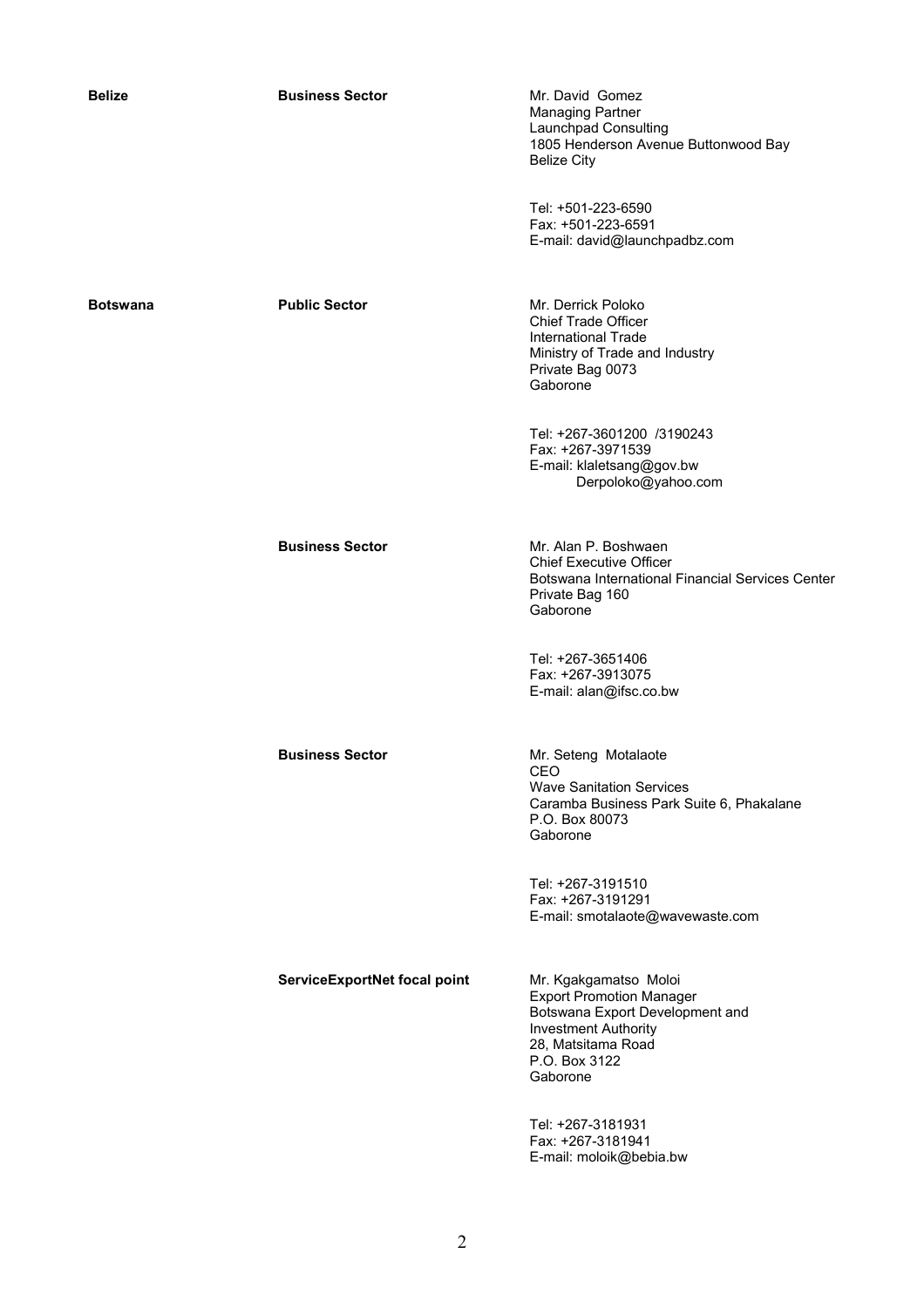| <b>Bulgaria</b> | <b>Business Sector</b>       | Ms. Maria Baeva<br>Vice President<br>Club of Women Entrepreneurs and<br>Managers in Bulgaria<br>16, Golash Strasse<br>1111 Sofia                                                                                      |
|-----------------|------------------------------|-----------------------------------------------------------------------------------------------------------------------------------------------------------------------------------------------------------------------|
|                 |                              | Tel: +359-2-9714926<br>Fax: +359-2-9714926<br>E-mail: m_baeva@niezhenite.com                                                                                                                                          |
|                 | <b>Business Sector</b>       | Mr. George Sharkov<br>Chairman<br><b>Bulgarian Association of Software</b><br>Companies (BASSCOM)<br><b>Business Park Sofia</b><br><b>Bldg. 11/B</b><br>1766 Sofia                                                    |
|                 |                              | Tel: +359-2-9769743<br>Fax: +359-2-9769742<br>E-mail: chairman@basscom.org                                                                                                                                            |
|                 | ServiceExportNet focal point | Ms. Boriana Mintcheva<br>Head<br>International Cooperation and Projects<br>Implementation Division<br><b>Bulgarian SME Promotion Agency</b><br>1 Sveta Nedelya Sq.<br>1000 Sofia                                      |
|                 |                              | Tel: +359-2-9329216<br>Fax: +359-2-9805869<br>E-mail: mintcheva@sme.government.bg                                                                                                                                     |
| Cambodia        | <b>Public Sector</b>         | Mrs. Sokha Nguon<br>Director<br>Economic Research Department<br>National Bank of Cambodia<br>22-24, Preah Norodom Boulevard BP 22-24<br>Phnom Penh                                                                    |
|                 |                              | Tel: +855-12818890<br>E-mail: nsokha@online.com.kh                                                                                                                                                                    |
|                 | <b>Business Sector</b>       | Mr. Cambodochine Dao<br>Economist/Trade Strategy Consultant<br>Trade and Private Sector Development<br>Cambodian Legal Research Development Center<br>45 Street 355 S, Boeung Kak 1, K: Tuol Kork<br>12151 Phnom Penh |

Tel: +855-12-350 642 (M) Fax: +855-23-882943 E-mail: camdao@yahoo.com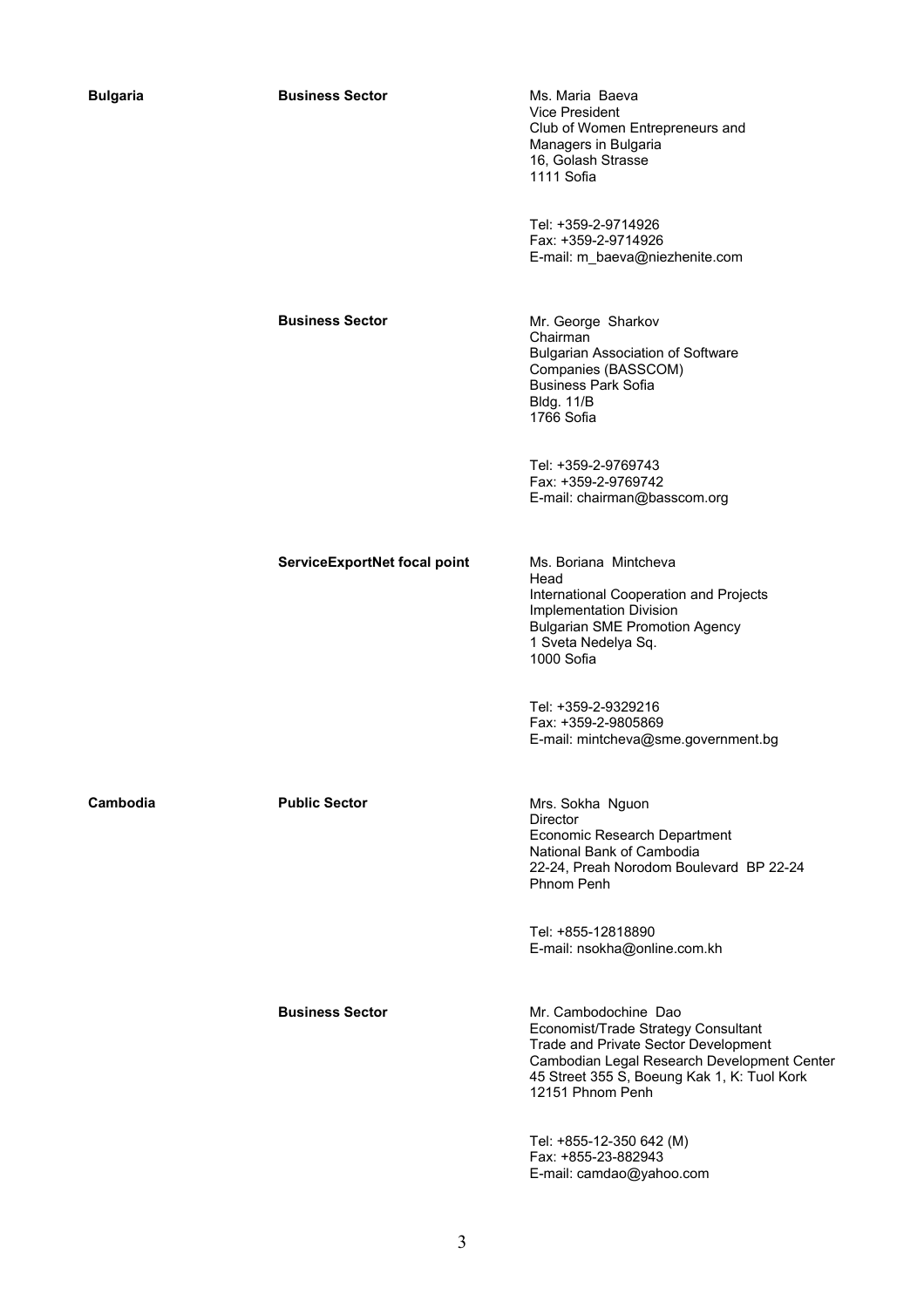| China | <b>Business Sector</b> | Mr. Zhenge Zhao<br>Deputy Director General<br>International Relations Department<br>China Council for the Promotion of International Trade<br>1, Fuxingmenwai Street<br><b>Beijing 100860</b> |
|-------|------------------------|-----------------------------------------------------------------------------------------------------------------------------------------------------------------------------------------------|
|       |                        | Tel: +86-1081295117<br>Fax: +86-1081295116<br>E-mail: zhaozhenge@ccpit.org                                                                                                                    |
|       | <b>Business Sector</b> | Ms. Li Yi<br>Project Manager<br>International Relations Department<br>China Council for the Promotion of International Trade<br>1, Fuxingmenwai Street<br><b>Beijing 100860</b>               |
|       |                        | Tel: +86-10-81295130<br>Fax: +86-10-81295116<br>E-mail: liyi@ccpit.org                                                                                                                        |
|       | <b>Business Sector</b> | Mr. Yu Jianmin<br><b>Assistant President</b><br>Sinotrans Limited<br>A12/F. Sinotrans Plaza Xizhimen North St.<br><b>Beijing 100044</b>                                                       |
|       |                        | Tel: +86-13701378791 / 1062296677<br>Fax: +86-10-62296611<br>E-mail: yjm@sinotrans.com                                                                                                        |
| Cuba  | <b>Public Sector</b>   | Ms. Olena Navas Pérez<br>General Director<br>Center for Export Promotion of Cuba, CEPEC<br>Infanta 16, Vedado, esq. a 23, 2do piso<br>10400 La Habana                                         |
|       |                        | Tel: +53-7-550428<br>Fax: +53-7-8332220 / 550376<br>E-mail: olena.navas@mincex.cu                                                                                                             |
|       | <b>Business Sector</b> | Mr. Luis Alberto Marín Llanes<br><b>Vice President</b><br>Avante Consultancy<br>Infanta No. 58 esquina a P Centro Habana<br>La Habana                                                         |
|       |                        | $T_{\text{all}}$ , $F2 = 2.0200000$                                                                                                                                                           |

Tel: +53-7-8328066 Fax: +53-7-8360055 E-mail: marin@avante.co.cu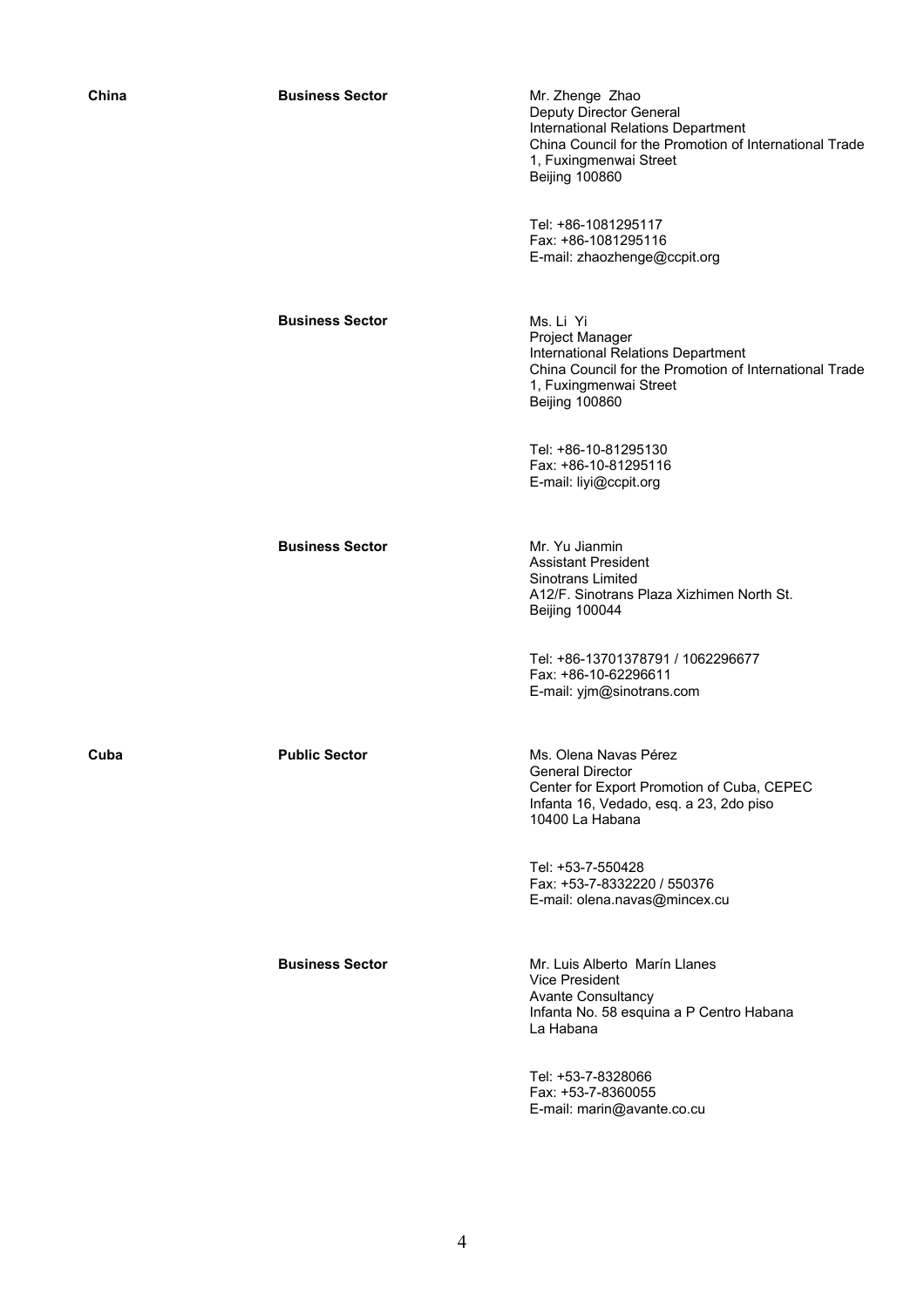| <b>Dominican Republic</b> | <b>Public Sector</b>   | Ms. Carmen Camejo<br>Director<br><b>Export Promotion Department</b><br>Centre for Export and Investment<br>Dominican Republic (CEI-RD)<br>Av. 27 de Febrero esq. Gregorio Luperón<br>Frente a la Plaza de la Bandera<br>199-2 Santo Domingo |
|---------------------------|------------------------|---------------------------------------------------------------------------------------------------------------------------------------------------------------------------------------------------------------------------------------------|
|                           |                        | Tel: +1-809-5305505 Ext. 244, 257<br>Fax: +1-809-5305612<br>E-mail: carmen.camejo@cei-rd.gov.do                                                                                                                                             |
|                           | <b>Business Sector</b> | Ms. Milagros J. Puello<br><b>Executive Director</b><br>Chamber of Commerce and Production<br>Arzobispo Nouel, 206 Ciudad Colonia<br>P. O. BOX 815<br>Santo Domingo                                                                          |
|                           |                        | Tel: +1-809-6822688<br>Fax: +1-809-6852228<br>E-mail: mpuello@camarasantodomingo.org.do                                                                                                                                                     |
| <b>Ecuador</b>            | <b>Business Sector</b> | Mr. Ricardo Estrada<br><b>Executive President</b><br>Corporation for the Promotion of Exports<br>and Investment (CORPEI)<br>Av. Francisco de Orellana y Miguel Edif. Centro<br>Empresarial Las Camara Torre de Oficina, 2<br>Guayaquil      |
|                           |                        | Tel: +593-4-2681548 / 1550<br>Fax: +593-4-2681551<br>E-mail: restrada@corpei.org.ec                                                                                                                                                         |
|                           | <b>Business Sector</b> | Mr. Richard Hall<br>Vice President<br>Corporation for the Promotion of Exports<br>and Investment (CORPEI)<br>Ave. Francisco de Orellana y Miguel Edif.Centro<br>Empresarial Las Camaras Torre de Oficina, 2<br>Guayaquil                    |
|                           |                        | Tel: +593-4-2681550<br>Fax: +593-4-2681551<br>E-mail: rhall@corpei.org.ec                                                                                                                                                                   |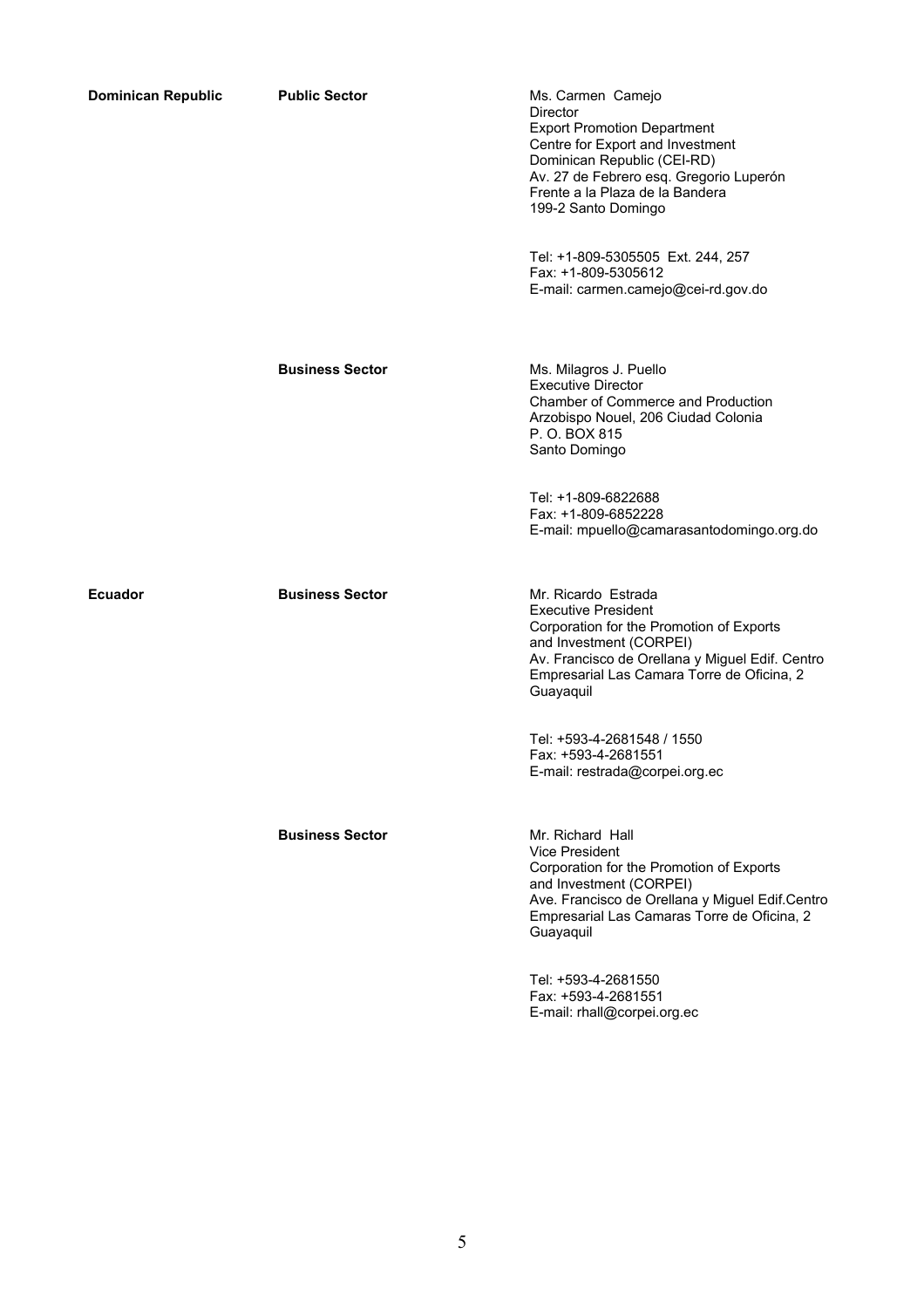| Ecuador (cont'd)   | <b>Business Sector</b>       | Mr. Richard Moss-Ferreira<br><b>General Director</b><br>Andean Community Secretariat<br>Paseo de la República 3895, esq. Aramburú,<br>San Isidro Casilla 18-1177<br>Lima, Peru                                                                                             |
|--------------------|------------------------------|----------------------------------------------------------------------------------------------------------------------------------------------------------------------------------------------------------------------------------------------------------------------------|
|                    |                              | Tel: +51-1-4111427<br>Fax: +51-1-2213329<br>E-mail: rmoss@comunidadandina.org                                                                                                                                                                                              |
|                    | ServiceExportNet focal point | Ms. Paola Tania Arevalo Burbano<br><b>Product Manager</b><br><b>Export Promotion</b><br>Corporation for the Promotion of Exports<br>and Investment (CORPEI)<br>Ave. Francisco de Orellana y Miguel Edif.Centro<br>Empresarial Las Camaras Torre de Oficina, 2<br>Guayaquil |
|                    |                              | Tel: +593-22460606<br>Fax: +593-22460605<br>E-mail: parevalo@corpei.org.ec                                                                                                                                                                                                 |
| <b>El Salvador</b> | <b>Public Sector</b>         | Mr. Aldo Vallejo<br>Director<br>Exporta El Salvador<br>National Trade Promotion Organization<br>Blvd. Santa Elena. Edificio. D'Cora 2a.<br>Planta Antiguo Cuscatlán<br>San Salvador                                                                                        |
|                    |                              | Tel: +503-2782285<br>Fax: +503-2782216<br>E-mail: avallejo@exporta.gob.sv                                                                                                                                                                                                  |
|                    | <b>Business Sector</b>       | Ms. Silvia Cuéllar<br><b>Executive Director</b><br>Exporters Association of El Salvador<br>Condominios del Mediterráneo Ed. A No. 23<br>Col. Jardines de Guadalupe<br>05235 San Salvador                                                                                   |
|                    |                              | Tel: +503-2433110<br>Fax: +503-2433159<br>E-mail: scuellar@coexport.com                                                                                                                                                                                                    |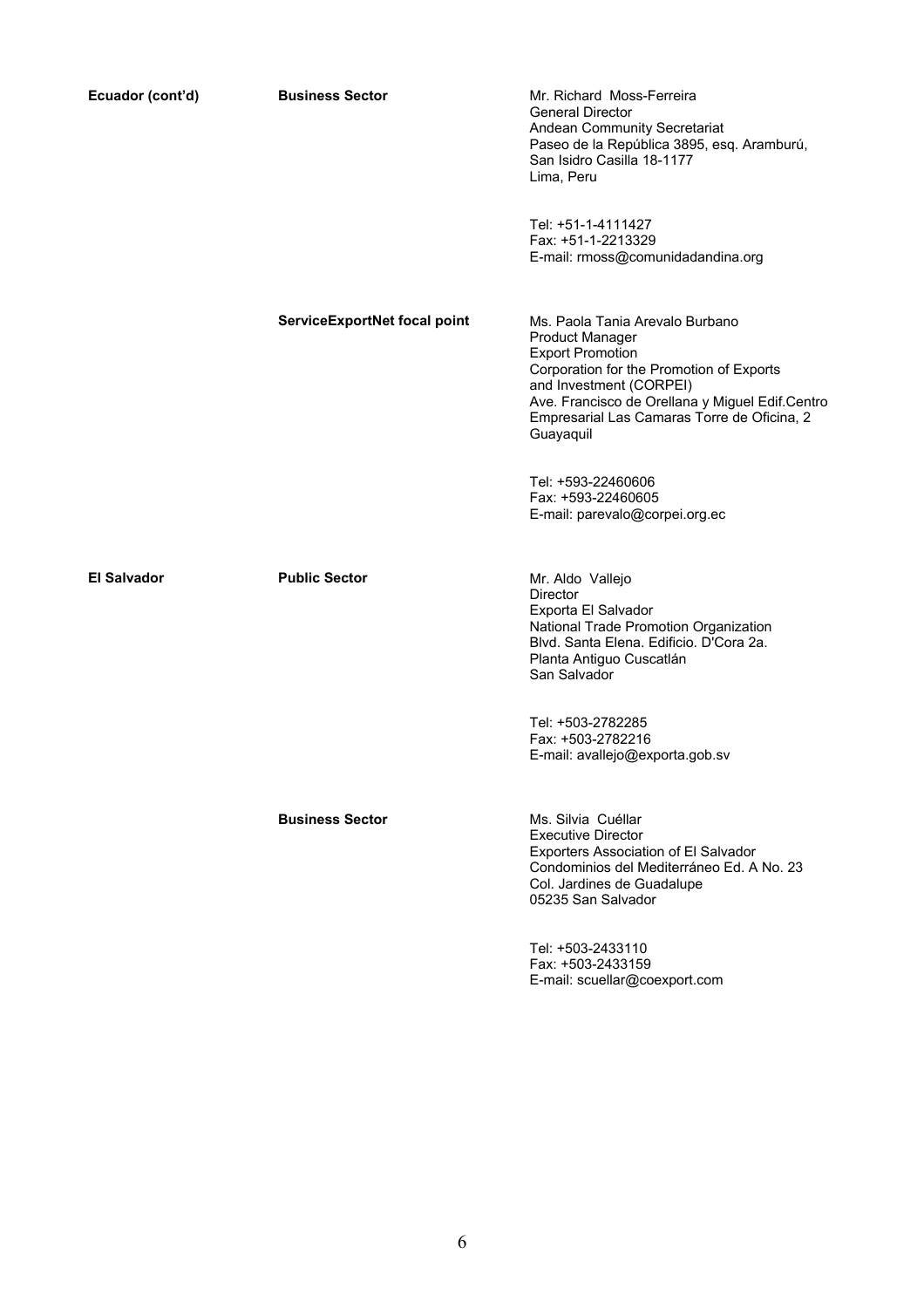| Ghana   | <b>Public Sector</b>   | Mr. Collins Boateng<br><b>Executive Secretary</b><br><b>Ghana Export Promotion Council</b><br>Tudu Road, P.O.Box M.146<br>Accra<br>Tel: +233-21-689888 / 21                                       |
|---------|------------------------|---------------------------------------------------------------------------------------------------------------------------------------------------------------------------------------------------|
|         |                        | Fax: +233-21-677256<br>E-mail: CBoateng@gepcghana.com                                                                                                                                             |
|         | <b>Business Sector</b> | Mr. Osei Boeh-Ocansey<br>Director General<br>Private Enterprise Foundation-Ghana<br>5, Legon Road, East Legon Cantonments<br>P.O. Box CT, 1671<br>Accra                                           |
|         |                        | Tel: +233-21-515608 / 9<br>Fax: +233-21-515600<br>E-mail: obocansey@pefghana.org                                                                                                                  |
| Grenada | <b>Public Sector</b>   | Ms. Sally Anne Bagwhan Logie<br>Senior Trade Officer<br><b>Economic Affairs</b><br>Ministry of Finance and Planning<br>Government of Grenada<br><b>Financial Complex Carenage</b><br>St. George's |
|         |                        | Tel: +1-473-4402101 / 8242<br>Fax: +1-473-4400775<br>E-mail: sbagwhan.logie@gov.gd                                                                                                                |
|         | <b>Business Sector</b> | Mr. Aaron Moses<br>Services Representative<br>Grenada Chamber of Industry and Commerce<br>Mt. Gay<br>St. George's                                                                                 |
|         |                        | Tel: +1-473-4401560<br>Fax: +1-473-4406621<br>E-mail: amoses@caribsurf.com                                                                                                                        |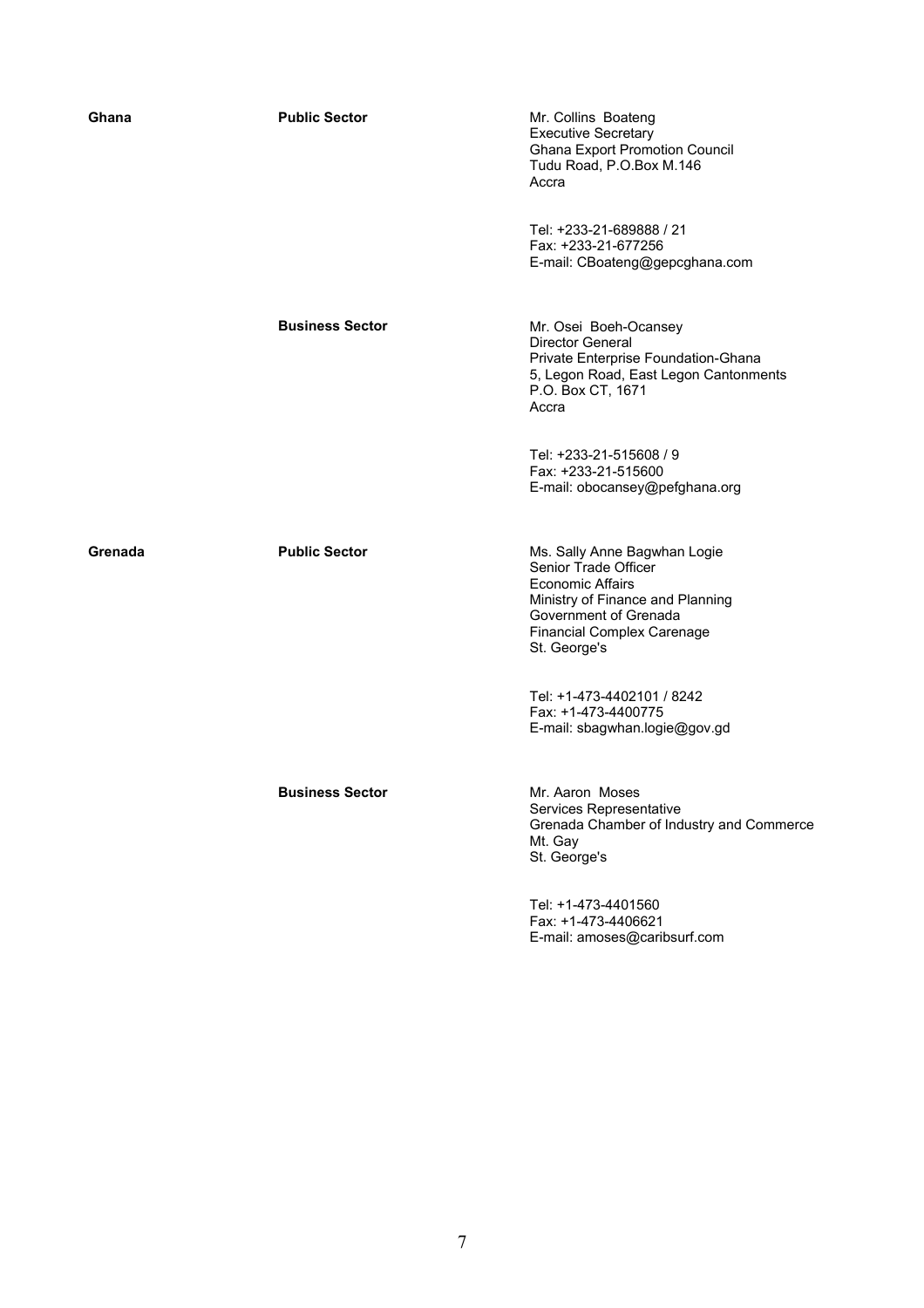| Lao People's Democratic<br><b>Republic</b> | <b>Public Sector</b>   | Ms. Khemmani Pholsena<br><b>Director General</b><br>Foreign Trade Department<br>Ministry of Commerce<br>Phonexay Road<br>P.O. Box 4107<br>Vientiane                                  |
|--------------------------------------------|------------------------|--------------------------------------------------------------------------------------------------------------------------------------------------------------------------------------|
|                                            |                        | Tel: +856-21-911344<br>Fax: +856-21-415927<br>E-mail: khemmani@laopdr.com                                                                                                            |
|                                            | <b>Business Sector</b> | Mr. Oudet Souvannavong<br><b>Managing Director</b><br>Mixai Hotels Co., Ltd.<br>Unit 7, Vatchantha No. 16 Inpeng Street<br><b>Chanthabury District</b><br>P.O.Box: 4148<br>Vientiane |
|                                            |                        | Tel: +856-21-212823<br>Fax: +856-21-241062<br>E-mail: soho@laotel.com                                                                                                                |
| <b>Malawi</b>                              | <b>Public Sector</b>   | Mr. Gershom Jere<br>Director of Planning<br>Ministry of Trade and Private Sector Development<br>Malawi Government<br>Gemini House Capital City<br>P.O. Box 30366<br>Lilongwe 3       |
|                                            |                        | Tel: +265-1-772289 Direct line<br>Fax: +265-1770680<br>E-mail: minci@malawi.net                                                                                                      |
|                                            | <b>Business Sector</b> | Mr. Chancellor Kaferapanjira<br><b>Chief Executive</b><br>Malawi Confederation of Chambers of Commerce<br>and Industry<br><b>Trade Fair Grounds</b><br>P.O. Box 258<br>Blantyre      |
|                                            |                        | Tel: +265-1-677913/ 671988 / 813<br>Fax: +265-1-671147<br>E-mail: ckaferapanjira@mccci.org                                                                                           |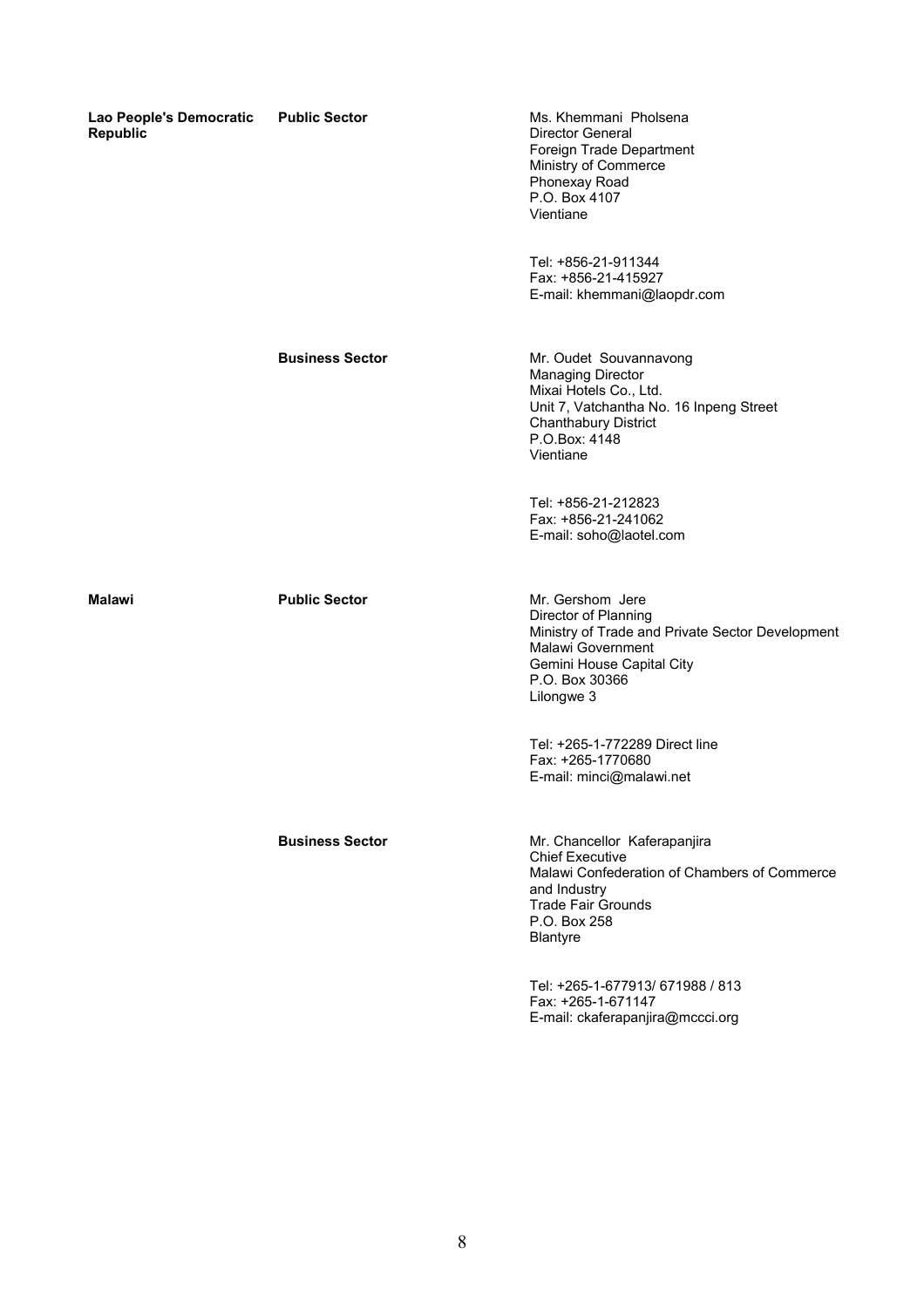| Malawi (cont'd)  | <b>Business Sector</b>       | Mr. Tikhala Chibwana<br><b>Chief Executive</b><br>Malawi Environmental Endowment Trust<br>P.O. Box 90330<br><b>Blantyre 9</b>                                                                           |
|------------------|------------------------------|---------------------------------------------------------------------------------------------------------------------------------------------------------------------------------------------------------|
|                  |                              | Tel: +265-1623250<br>Fax: +265-1620378<br>E-mail: tikhala@africa-online.net                                                                                                                             |
|                  | ServiceExportNet focal point | Mr. Grandford C. Banda<br>Senior Manager Projects and Research<br>Project Research Unit<br>Malawi Export Promotion Council<br>Victoria Avenue<br>P.O. Box 1299<br><b>Blantyre</b>                       |
|                  |                              | Tel: +265-1-620499<br>Fax: +265-1-635429<br>E-mail: mepco@malawi.net<br>gclwebanda@yahoo.com                                                                                                            |
| <b>Mauritius</b> | <b>Business Sector</b>       | Mr. Sunil Banymandhub<br><b>Executive Director</b><br>International and Financial Services<br>Rogers and Co., Ltd.<br>1st Floor, Manhattan Building C/r<br>Edith Cavell & Mere Barthelemy<br>Port Louis |
|                  |                              | Tel: +230-2137676<br>Fax: +230-2137677<br>E-mail: sunil.banymandhub@imm.mu                                                                                                                              |
|                  | <b>Business Sector</b>       | Mr. Paul Halpin<br><b>Managing Director</b><br>Halpin International Ltd<br>International Strategy and Outsourcing Advisers<br><b>Ilot Fortier</b><br><b>Riviere Noire</b>                               |
|                  |                              | Tel: +230-2591323 / +353-86-8063603<br>E-mail: paul.halpin@halpininternational.com                                                                                                                      |
|                  | <b>Business Sector</b>       | Mr. Ludovic C. Verbist<br><b>Managing Director</b><br><b>AAMIL Ltd Main Office</b><br>Suites 340-345, Barkly Wharf<br>Le Caudan Waterfront<br>P.O. Box 1070<br>Port Louis                               |
|                  |                              | Tel: +230-2101000<br>Fax: +230-2102000<br>E-mail: aamilcorporate@aamil.com                                                                                                                              |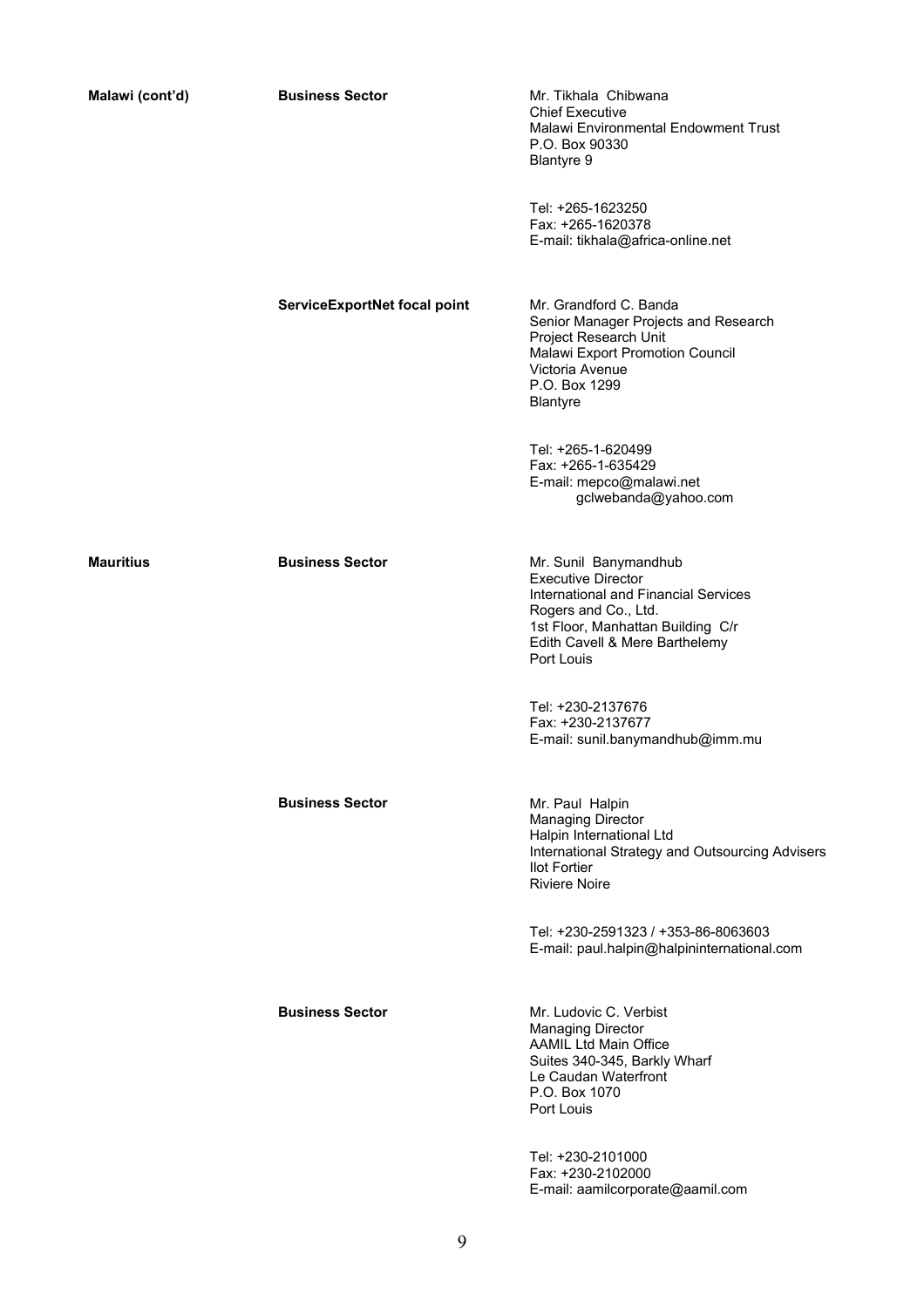| Mauritius (cont'd) | ServiceExportNet focal point | Ms. Brinda Chiniah<br>Market Adviser<br><b>Enterprise Mauritius</b><br>3rd Floor, BAI Bldg<br>25, Pope Hennessy Street<br>Port Louis                                                       |
|--------------------|------------------------------|--------------------------------------------------------------------------------------------------------------------------------------------------------------------------------------------|
|                    |                              | Tel: +230 212 9760<br>Fax: +230 212 9767<br>E-mail: brinda.chiniah@em.intnet.mu                                                                                                            |
| <b>Mexico</b>      | <b>Public Sector</b>         | Mr. José Luis Ceballos<br>International Promotion Manager<br><b>BANCOMEXT</b><br>Periférico Sur 4333 Col. Jardines en la Montaña<br>14210 Mexico D.F                                       |
|                    |                              | Tel: +52-5554499126<br>Fax: +52-5554499086<br>E-mail: jceballo@bancomext.gob.mx                                                                                                            |
|                    | <b>Business Sector</b>       | Mr. Filiberto Villalón<br>President and CEO<br>National Association of Importers and Exporters<br>of the Mexican Republic (ANIERM)<br>Monterrey No. 130<br>C.P. 06700 Mexico D. F.         |
|                    |                              | Tel: +52-55-53995700<br>Fax: +52-55-55279430<br>E-mail: fvillalon@marve.com.mx                                                                                                             |
| Peru               | <b>Public Sector</b>         | Mr. Luis Torres<br>Director<br><b>Trade Facilitation Department</b><br>Peruvian Ministry of Foreign<br><b>Trade and Tourism</b><br>Calle Uno Oeste # 50 Urb. Córpac<br>San Isidro, Lima 27 |
|                    |                              | Tel: +51-1 513-6100 Ext. 8050 / 8060<br>E-mail: ltorres@mincetur.gob.pe                                                                                                                    |
|                    | ServiceExportNet focal point | Ms. Rossana Montero Santos<br><b>PROMPEX</b><br>Republica de Panama 3647<br>San Isidro, Lima                                                                                               |
|                    |                              | Tel: +51-1-2221222<br>Fax: +51-1-2226636<br>E-mail: gdesarrollo@prompex.gob.pe                                                                                                             |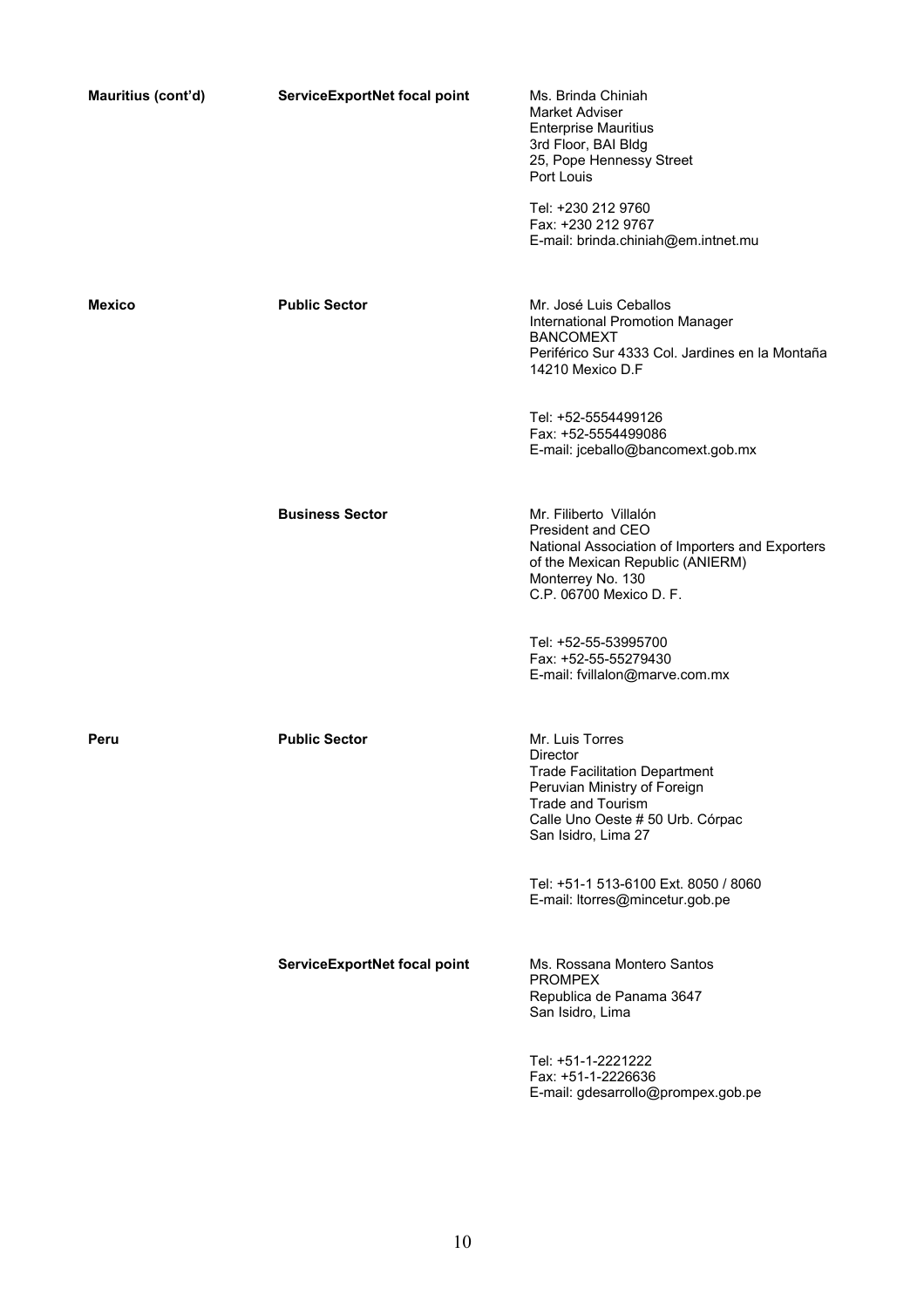| <b>Philippines</b> | <b>Public Sector</b>   | Mr. Edsel T. Custodio<br>Undersecretary<br>Department of Foreign Affairs<br>Office of the Undersecretary for International<br>and Economic Relations<br>2330 Roxas Boulevard<br>Pasay City 1300 |
|--------------------|------------------------|-------------------------------------------------------------------------------------------------------------------------------------------------------------------------------------------------|
|                    |                        | Tel: +632-8343046<br>Fax: +632-8341451<br>E-mail: edselcustodio@hotmail.com                                                                                                                     |
|                    | <b>Business Sector</b> | Mr. Isidro A. Sobrecarey<br><b>Executive Vice President</b><br>Philippine Export-Import Credit Agency (PhilEXIM)<br>17th Floor Citibank Tower Citibank Plaza Valero St.<br>Makati City 1226     |
|                    |                        | Tel: +632-8481900<br>Fax: +632-8481925<br>E-mail: ias@philexim.gov.ph                                                                                                                           |
|                    | <b>Business Sector</b> | Dr. Emma V. Teodoro<br><b>IT Services - Trustee</b><br>Philippine Exporters Confederation Inc.<br>Roxas Boulevard cor Sen. Gil J. Puyat Avenue<br>Pasay City 1300                               |
|                    |                        | Tel: +63-2-5819156<br>Fax: +63-1-581-9101<br>E-mail: Emma Teodoro@compaid.com                                                                                                                   |
| Romania            | <b>Public Sector</b>   | Mr. Costin Lianu<br><b>General Director</b><br><b>Export Promotion Division</b><br>Ministry of Economy and Commerce<br>16 ion Campineanu Str<br>0110036 Bucharest                               |
|                    |                        | Tel: +40-21-3151110 / 72-2521967<br>Fax: +40-21-4010598<br>E-mail: costin.lianu@dce.gov.ro                                                                                                      |
|                    | <b>Business Sector</b> | Mr. Stefan Popa<br>Vice Chairman<br>Chamber of Commerce and Industry of Romania<br>and Bucharest<br>2, Octavian Goga Boulevard<br>R-74244 Bucharest 3                                           |
|                    |                        | $T_0$ $H_1$ $H_2$ $H_3$ $H_2$ $H_3$ $H_4$                                                                                                                                                       |

Tel: +40-213190132 Fax: +40-213190106 E-mail: popa@ccir.ro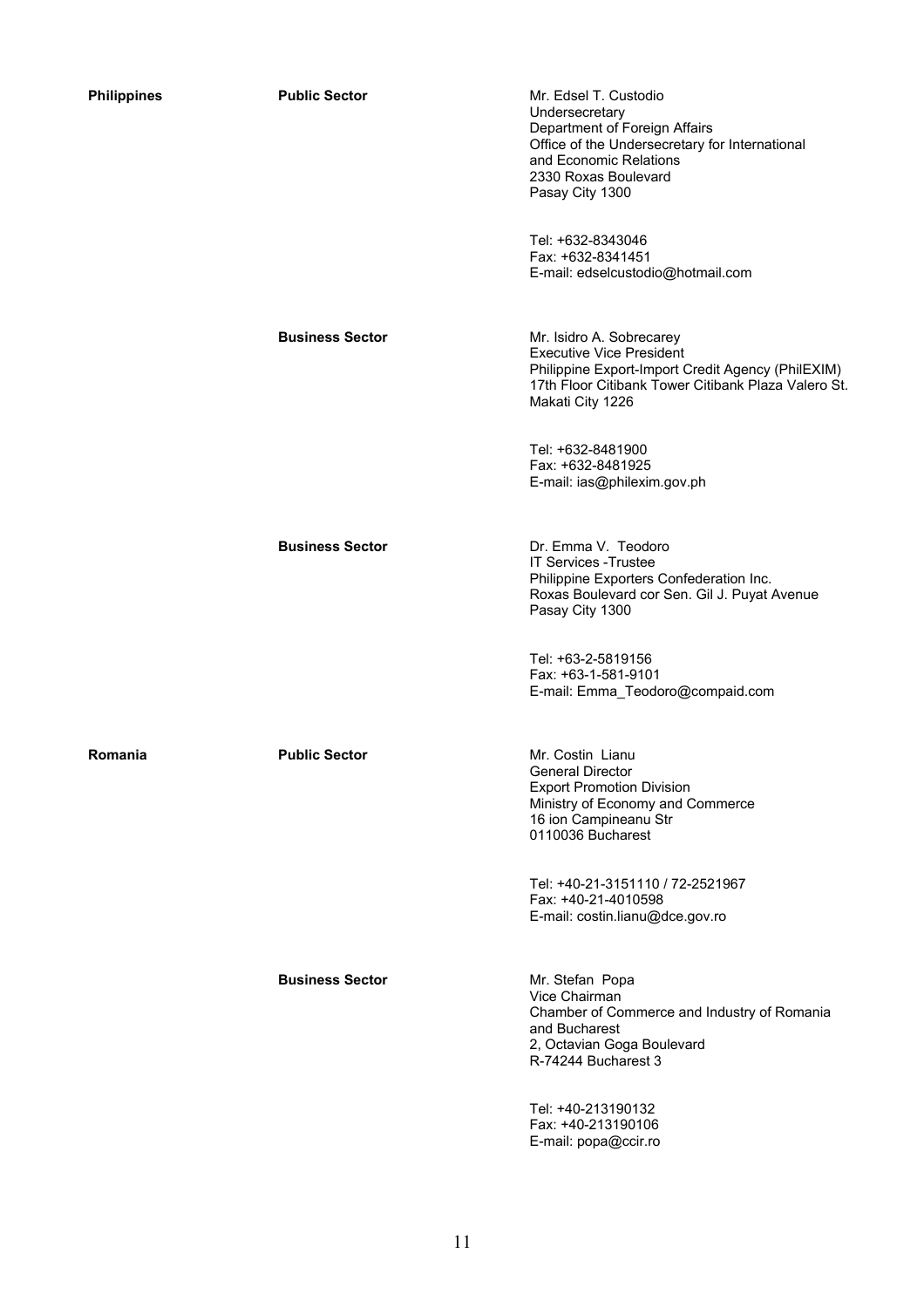| Romania (cont'd)    | ServiceExportNet focal point | Ms. Andreea Cios<br><b>Head of Promotional Programs</b><br>Romanian Trade Promotion Center<br>17, Apolodor Street<br><b>Bucharest</b>                                                                                                                                                               |
|---------------------|------------------------------|-----------------------------------------------------------------------------------------------------------------------------------------------------------------------------------------------------------------------------------------------------------------------------------------------------|
|                     |                              | Tel: +40-21-3185067<br>Fax: +40-21-3111491<br>E-mail: acios@traderom.ro                                                                                                                                                                                                                             |
| <b>South Africa</b> | <b>Public Sector</b>         | Dr. Raymond Ngcobo<br><b>Chief Director</b><br><b>Strategic Competitiveness</b><br>Enterprise and Industry Development Division<br>Department of Trade and Industry<br>77 Meintjies Street<br>Sunnyside, Pretoria<br>Tel: +27 12 394 1372<br>Fax: +27 12 394 2372<br>E-mail: raymondn@thedti.gov.za |
|                     | <b>Business Sector</b>       | Ms. Liz Whitehouse<br>Africa Information Specialist<br>Whitehouse & Associates<br>46 Garden Road - Orchards<br>Johannesburg 2192<br>Tel: +27-117285878<br>Fax: +27-117287555<br>E-mail: lizw@icon.co.za                                                                                             |
|                     | <b>Business Sector</b>       | Mr. Bheki Sibiya<br><b>Chief Executive Officer</b><br><b>Business Unity South Africa</b><br>Third Floor, South Block 9 Fredman Drive Sandton<br>P.O. Box 652807<br>Benmore 2010                                                                                                                     |
|                     |                              | Tel: +27-11-7848000<br>Fax: +27-11-7848004<br>E-mail: lele.qetya@busa.org.za                                                                                                                                                                                                                        |
| Sri Lanka           | <b>Public Sector</b>         | Mr. Brian Angunawela<br>Chairman<br>Sri Lanka Export Development Board<br>42, Navam Mawatha<br>P.O. Box 1872<br>Colombo <sub>2</sub>                                                                                                                                                                |

Tel: +94-1-300705 Fax: +94-1-300715 E-mail: ch@edb.tradenetsl.lk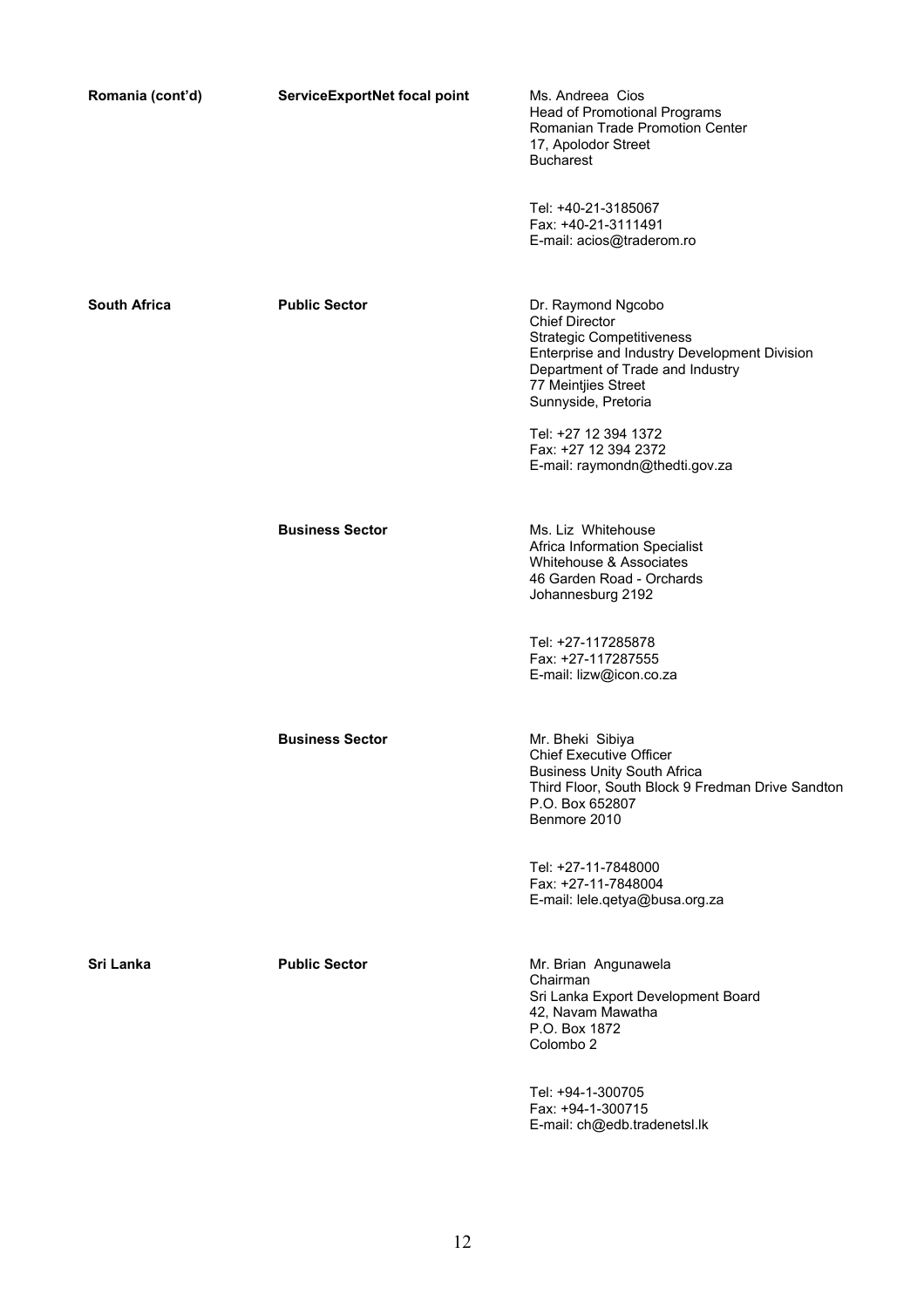| Sri Lanka (cont'd) | <b>Business Sector</b> | Mr. Prema Cooray<br>Secretary General /CEO<br>The Ceylon Chamber of Commerce<br>50, Navam Mawatha<br>P.O. Box 274<br>Colombo <sub>2</sub>                                                           |
|--------------------|------------------------|-----------------------------------------------------------------------------------------------------------------------------------------------------------------------------------------------------|
|                    |                        | Tel: +94-11-2380159 / 2380157<br>Fax: +94-11-2449352 / 2437477<br>E-mail: prema@chamber.lk                                                                                                          |
| <b>Thailand</b>    | <b>Public Sector</b>   | Ms. Unchalee Asavametha<br>Senior Trade Officer<br><b>Export Promotion Department</b><br>Ministry of Commerce<br>44/100 Nonthaburi 1 Rd Amphur Muang<br>Nonthaburi 11000                            |
|                    |                        | Tel: +66-25116021<br>Fax: +66-25120327<br>E-mail: sts1@depthai.go.th                                                                                                                                |
|                    | <b>Business Sector</b> | Ms. Charatsri Suwannatap<br>Director, Thai Spa Association<br><b>Managing Director</b><br>Progressive International Marketing Co. Ltd<br>Bangkok                                                    |
|                    |                        | Tel: +66-27416543<br>Fax: +66-67416544<br>E-mail: charatsri@progressive-intl.com                                                                                                                    |
| Tunisia            | <b>Business Sector</b> | Ms. Shéhérazade Belaiba Berrehouma<br>Director<br>International Economic Organisations<br>Union Tunisienne de l'industrie, du commerce<br>et de l'artisanat<br>103, Av. de la Liberté<br>1002 Tunis |
|                    |                        | Tel: +216-71891072<br>Fax: +216-71783263<br>E-mail: s.belaiba@utica.org.tn                                                                                                                          |
|                    | <b>Business Sector</b> | Mr. Slim Chaker<br><b>Coordinator Director</b><br>Fonds d'Accès aux Marchés d'Exportation (FAMEX)<br>Maison de l'Exportateur Centre Urbain Nord BP 510<br>1080 Tunis                                |
|                    |                        | Tel: +261-71-231031<br>Fax: +261-71-231951<br>E-mail: schaker@famex.org.tn                                                                                                                          |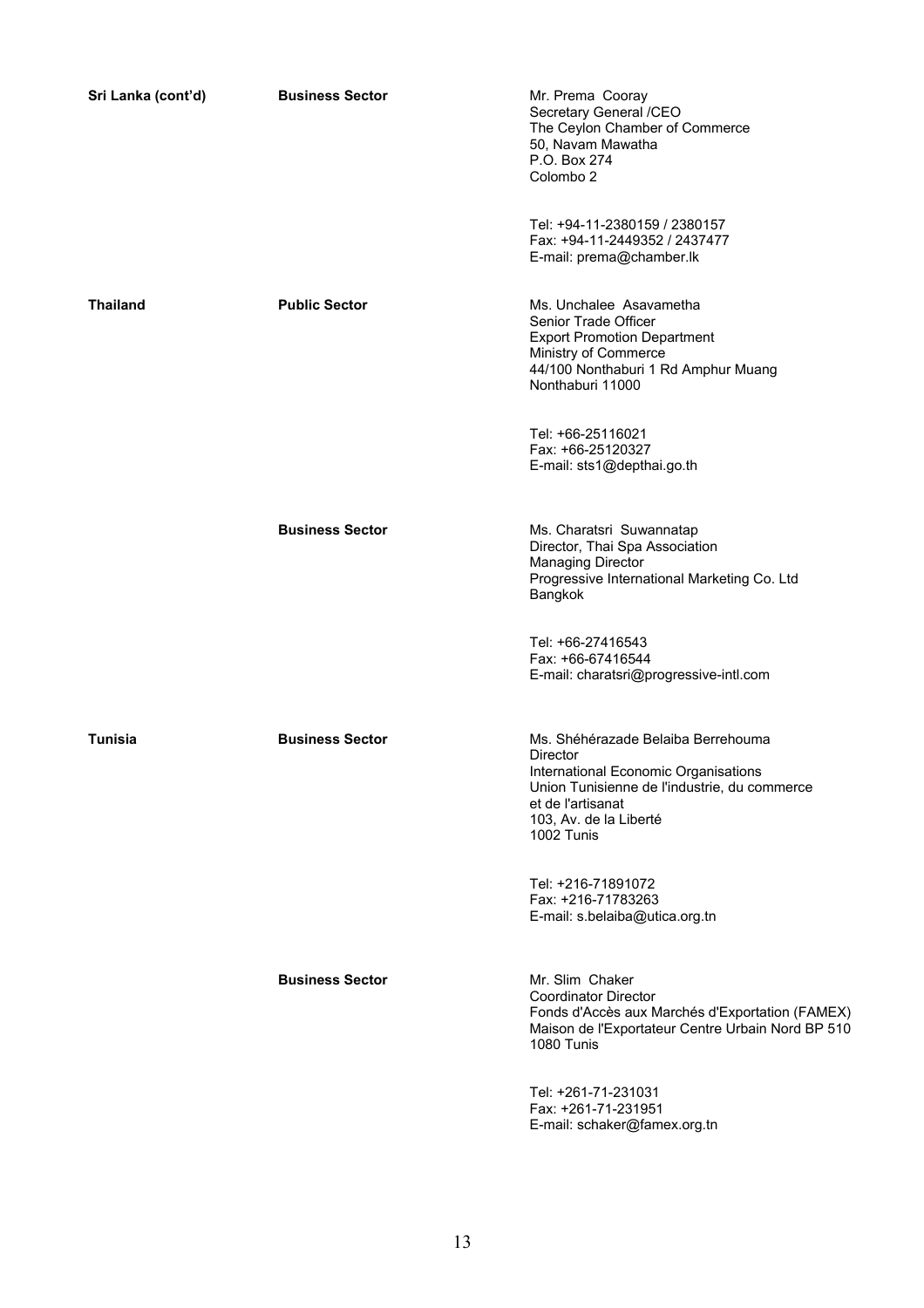| Tunisia (cont'd) | ServiceExportNet focal point | Ms. Najoua Rifi Gharbi<br><b>Administrative Advisor</b><br>Services Sector<br>Tunisian Export Promotion Centre (CEPEX)<br>28 rue Gandhi<br>1001 Tunis                                                 |
|------------------|------------------------------|-------------------------------------------------------------------------------------------------------------------------------------------------------------------------------------------------------|
|                  |                              | Tel: +216-71-234200<br>Fax: +216-71-237325<br>E-mail: nrifi@cepex.nat.tn                                                                                                                              |
| <b>Turkey</b>    | <b>Public Sector</b>         | Mr. Mehmet Ali Erdem<br>Deputy General Manager<br>General Directorate of Economic Research<br>and Assessment<br>Undersecretariat for Foreign Trade<br>Ankara                                          |
|                  |                              | Tel: +90-312-2120209<br>Fax: +90-312-2122895<br>E-mail: erdema@dtm.gov.tr                                                                                                                             |
|                  | <b>Business Sector</b>       | Mr. Rasit Ünüvar<br>President<br>Association of Turkish Consulting<br><b>Engineers and Architects</b><br>84. Sok. No. 2, Yildiz<br><b>TK-06550 Ankara</b>                                             |
|                  |                              | Tel: +90-31-24422080<br>Fax: +90-31-24392705<br>E-mail: rasit@tempo.com.tr                                                                                                                            |
| Uganda           | <b>Public Sector</b>         | Mr. Tindyebwa Amos<br>Senior Trade Promotion Officer<br>Services Strategy Team<br>Uganda Export Promotion Board (UEPB)<br>Plot 22 Entebbe Road<br>Conrad Plaza, 6th Floor<br>P.O. Box 5045<br>Kampala |
|                  |                              | Tel.: +256-71391133<br>Fax: +256-31259779<br>E-mail: tindyebwaa@yahoo.com<br>uepc@starcom.co.ug                                                                                                       |
|                  | <b>Business Sector</b>       | Mr. Luwaga Abubaker<br>CEO<br>Cayman Consults Ltd.<br>2nd Floor Conrad Plaza Entebbe Rd.<br>P.O.Box 28460<br>Kampala                                                                                  |
|                  |                              | Tel: +256-041250504<br>E-mail: abu@cayman-consults.com                                                                                                                                                |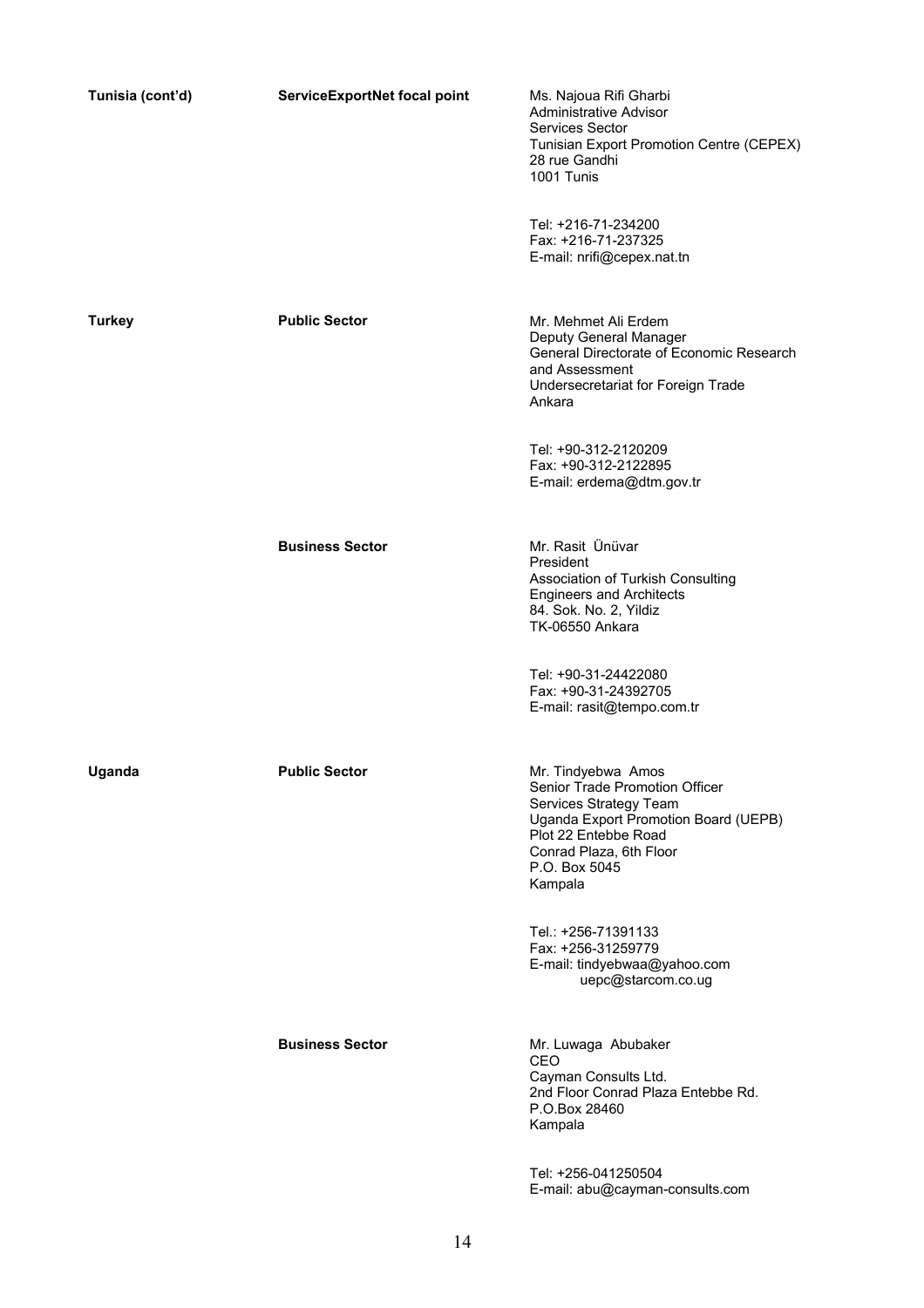| <b>Viet Nam</b> | <b>Public Sector</b>         | Mr. Hung Duong Duy<br>Chief<br><b>Planning Division</b><br>Ministry of Trade<br>21 Ngo Duyen Str.<br>Hanoi                                                                   |
|-----------------|------------------------------|------------------------------------------------------------------------------------------------------------------------------------------------------------------------------|
|                 |                              | Tel: +84-48262538<br>Fax: +84-48264696<br>E-mail: duyhung@mot.gov.vn                                                                                                         |
|                 | <b>Public Sector</b>         | Ms. Pham Chi Lan<br>Member<br>Advisory Board to the Prime Minister<br>8 Le Hong Phong Street<br>Hanoi                                                                        |
|                 |                              | Tel: +84-48044027<br>E-mail: phamchilan@hn.vnn.vn                                                                                                                            |
| Zambia          | <b>Business Sector</b>       | Mr. Justin M. Chisulo<br>Immediate Past Chairman<br>Zambia Association of Chambers of<br>Commerce and Industry<br>Great East Road Showgrounds P.O. Box 30844<br>Lusaka 10101 |
|                 |                              | Tel: +260-1-252483 / 283670<br>Fax: +260-1-253020<br>E-mail: chisulo@zamnet.zm                                                                                               |
|                 | <b>Business Sector</b>       | Mr. David C. Chakonta<br>Technical Education, Vocational & Entrepreneurship<br>Training Authority<br>Birdcage Walk P/B RW 16X<br>Lusaka 10101                                |
|                 |                              | Tel: +260-1-251040<br>Fax: +260-1-254165<br>E-mail: dchakonta@teveta.org.zm                                                                                                  |
|                 | ServiceExportNet focal point | Mr. Justin Machila<br>Finance Manager<br>Export Board of Zambia<br>Cairo Road<br>P.O. Box 30064<br>Lusaka 10101                                                              |
|                 |                              | Tel: +260-1-228106 / 7<br>Fax: +260-1-222509<br>E-mail: ebzint@zamnet.zm                                                                                                     |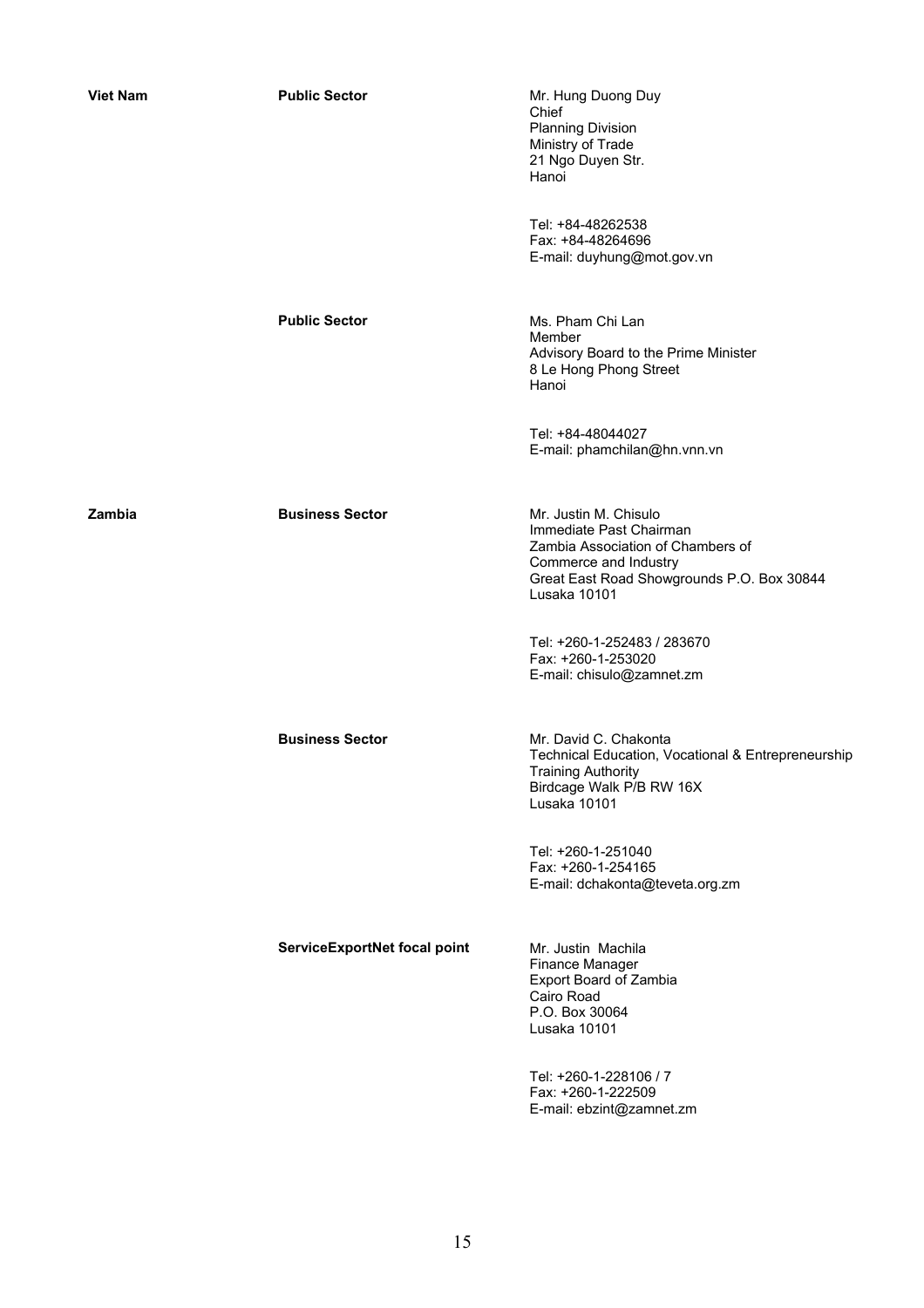# **OTHER COUNTRY PARTICIPANTS**

| Albania         |                              | Mr. Neritan Mullai<br><b>Executive Director</b><br>Albanian Export Promotion Agency<br>Blvd. Gjergj Fishta P "Shallvare"<br>Tirana                                                                               |
|-----------------|------------------------------|------------------------------------------------------------------------------------------------------------------------------------------------------------------------------------------------------------------|
|                 |                              | Tel: +355-42-47628<br>Fax: +355-42-47633<br>E-mail: n.mullai@ane.com.al                                                                                                                                          |
| Australia       |                              | Mr. Lloyd Downey<br>National Manager<br>Service Exports<br>Austrade<br>Level 23 Aon Tower 201 Kent Street<br>Sydney NSW 2000                                                                                     |
|                 |                              | Tel: +61-2-93902776<br>Fax: +61-2-93902125<br>E-mail: Lloyd.downey@austrade.gov.au                                                                                                                               |
| <b>Bahamas</b>  |                              | Dr. Teresia Jennifer Edwards<br>Lecturer/Consultant<br>Tourism & The Environment, SME Development<br>University of the West Indies<br>Centre for Hotel & Tourism Management<br>P.O. Box N-4863<br>CB12750 Nassau |
|                 |                              | Tel: +1-242-3620380<br>Fax: +1-242-3620380<br>E-mail: todaytourism@yahoo.com                                                                                                                                     |
| <b>Cameroon</b> | ServiceExportNet focal point | Mr. Zephyrinus Fru Chi<br>Research Officer<br>Department of Trade<br>Ministry of Industrial and Commercial Development<br>Immeuble Rose<br>Yaounde                                                               |
|                 |                              | Tel: +237-2224569<br>Fax: +237-222704<br>E-mail: chizephfru@yahoo.co.uk                                                                                                                                          |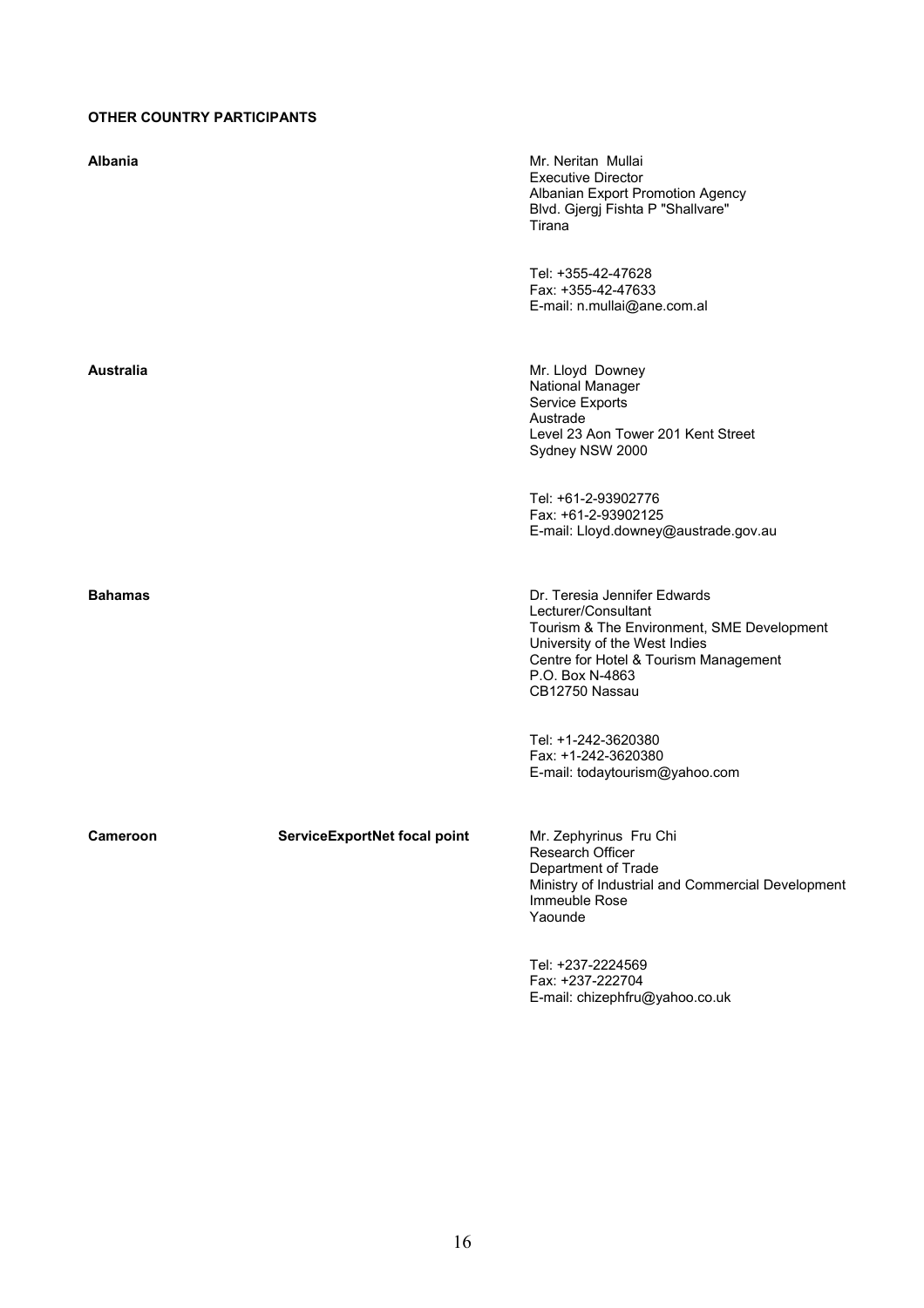**Canada Dr. Dorothy Riddle Canada Dr. Dorothy Riddle** President & CEO Service-Growth Consultants Inc. RPO Denman Place P.O. BOX 47057 Vancouver V6G 3E1

> Tel: +1-604-6848281 Fax: +1-604-6848283 E-mail: DRiddle@compuserve.com

Mr. Jacques Rostenne President PERWIT International 505 Westminster Ave. Ottawa K2A 2T9

Tel: +1-613-7292090 E-mail: rostenne@perwit.com

Mr. Bob Fournier Principal Fournier & Associates 2126 Applewood Crescent Ottawa, Ontario K1H 6B5

Tel: +1-613-7379502 Fax: +1-613-7379182 E-mail: bob.fournier@sympatico.ca

Mr. Andrew Wall Chief Technical Officer / Outsourcing Manager Wall & Associates P. C. Chartered Accountants 108 Monarch Park Ave. Ontario, Toronto M4J 4R2

Tel: +416-8549616 Fax: +416-4878045 E-mail: a.wall@ca4ip.com

**Colombia ServiceExportNet focal point** Ms. María Amalia Vásquez Murillo Director Cooperation and Agreements Proexport Colombia Calle 28 No. 13A - 15 Pisos 35 a 37 Bogota

> Tel: +571-5600179 Fax: +571-5600136 E-mail: mvasquez@proexport.com.co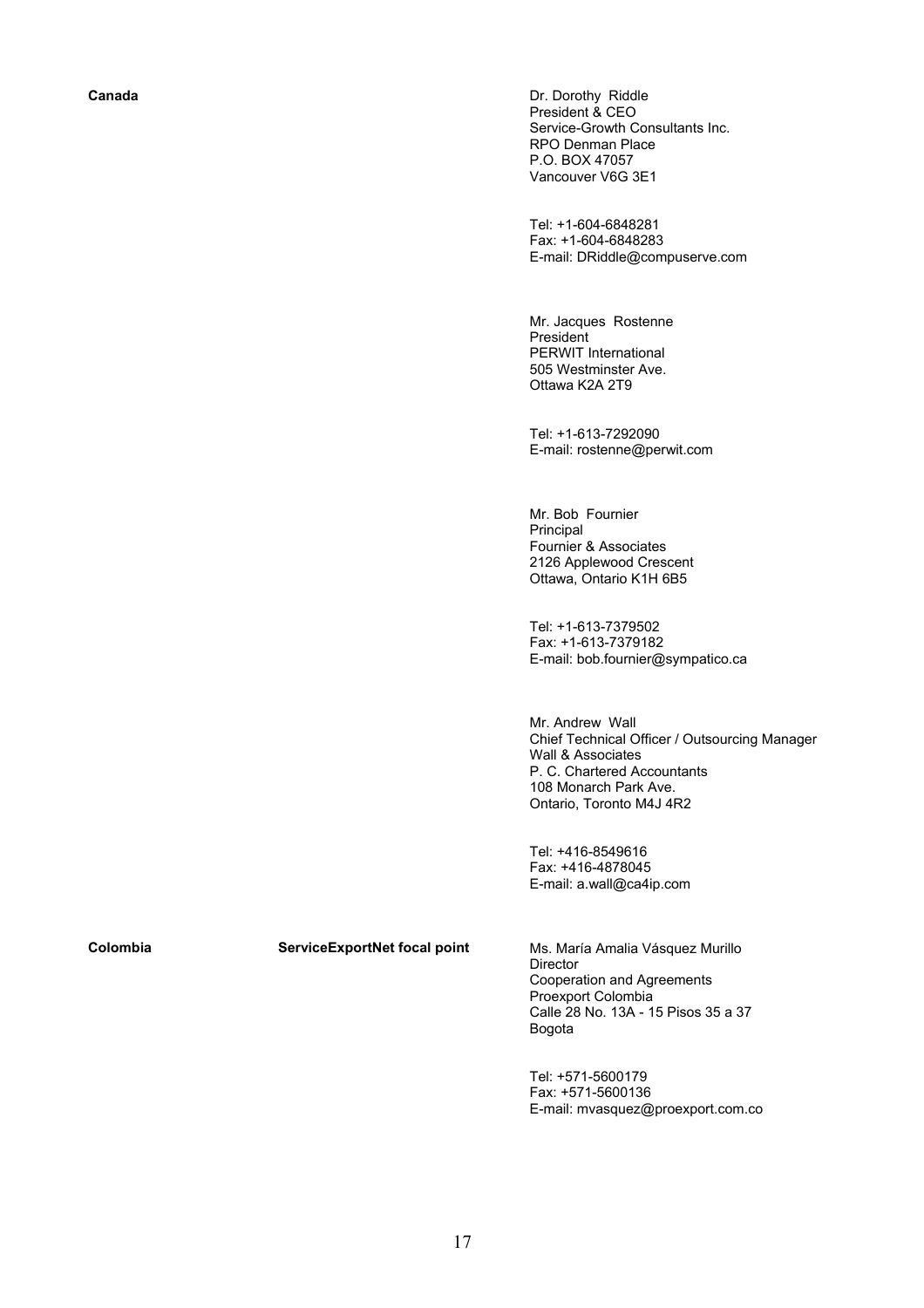| France            | Mr. Olivier Audebert<br>Specialist<br>Services Certification<br>AFAQ AFNOR International<br>116 avenue Aristide Briand BP 4<br>92224 Bagneux cedex<br>Paris                          |
|-------------------|--------------------------------------------------------------------------------------------------------------------------------------------------------------------------------------|
|                   | Tel: + 33-141-628781<br>Fax: +33-146 113777<br>E-mail: olivier.audebert@afaq.afnor.org                                                                                               |
| <b>The Gambia</b> | Mr. Adama Bah<br><b>Executive Committee Member</b><br>Association of Small-Scale Enterprises<br>in tourism<br>PO Box 2164<br>Serrekunda                                              |
|                   | Tel: +220-4494473<br>Fax: +220-4494474<br>E-mail: adama.bah@concern-universal.org                                                                                                    |
| Germany           | Ms. Leonor v. Limburg<br><b>Strategy Consultant</b><br>evtrade<br>Am Erdbeerstein 21<br>61462 Koenigstein                                                                            |
|                   | Tel: +49-6174-297481<br>Fax: +49-6174-297489<br>E-mail: lvl@evtrade.com                                                                                                              |
| India             | Mr. Alwyn Didar Singh<br>eCommerce and Trade Development<br>Department of Heavy Industries<br>Government of India<br>Room 183, Udyog Bhavan<br>110001 New Delhi                      |
|                   | Tel: +91-11-23012207<br>Fax: +91-11-23011785<br>E-mail: didar@ub.nic.in                                                                                                              |
|                   | Mr. Hari Sankaran<br>Joint Managing Director<br>Infrastructure Leasing & Financial Services Ltd.<br>Plot C-22, G Block Bandra-Kurla Complex<br>Bandra East Maharas<br>400 051 Mumbai |
|                   | Tel: +91-11-6533333<br>Fax: +91-11-6533041<br>E-mail: hari.sankaran@ilfsindia.com                                                                                                    |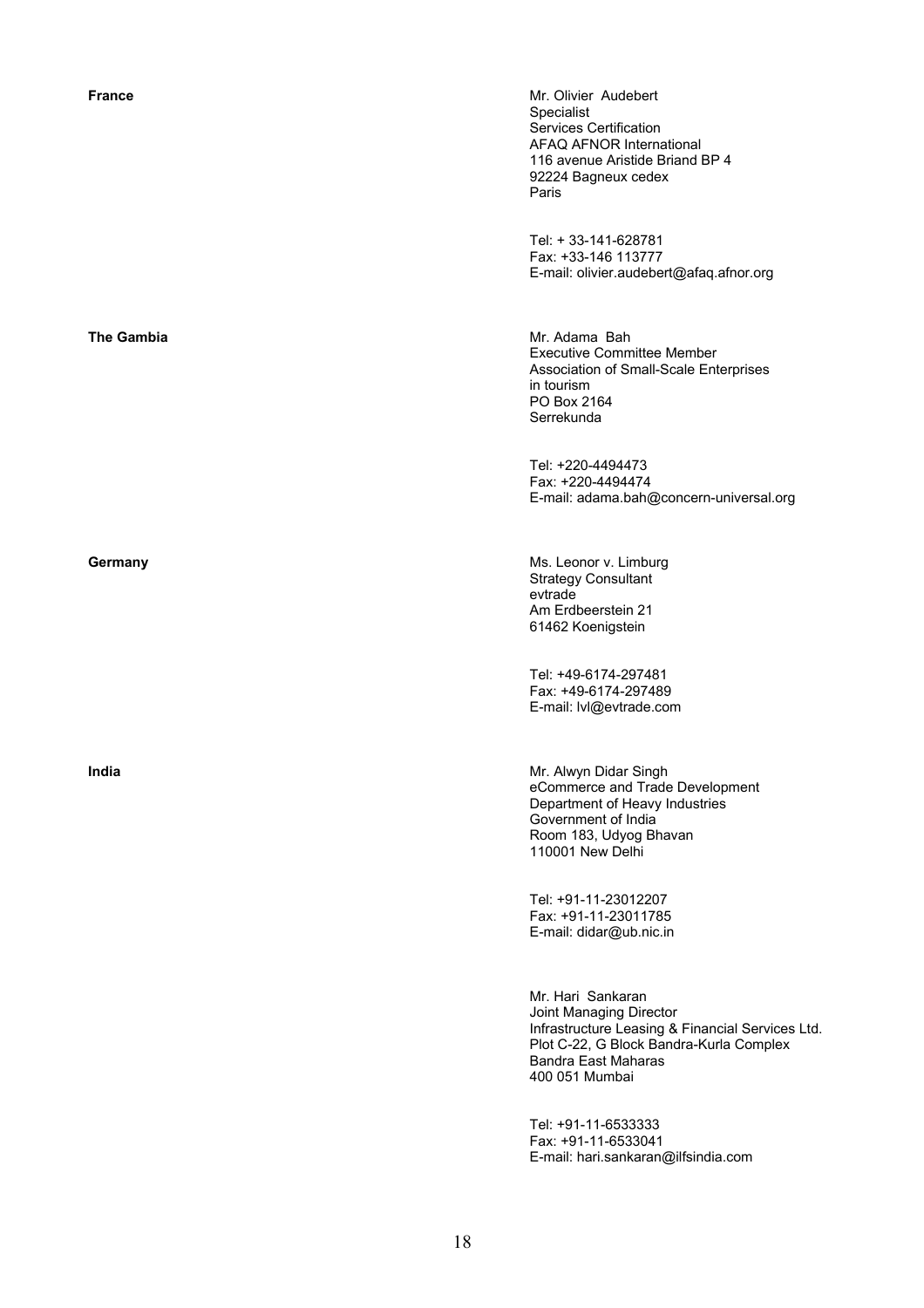| Ireland        |                              | Mr. John Whelan<br><b>Chief Executive</b><br>Irish Exporters' Association<br>28 Merrion Square<br>Dublin 2                                                  |
|----------------|------------------------------|-------------------------------------------------------------------------------------------------------------------------------------------------------------|
|                |                              | Tel: +3531-6612182 / 087 9271243<br>Fax: +3531-6612315<br>E-mail: iea@irishexporters.ie                                                                     |
| Lesotho        | ServiceExportNet focal point | Ms. Sekone Masia<br><b>Trade Relations Officer</b><br>Ministry of Industry, Trade and Marketing<br>Kingsway P.O. Box 1371<br>Maseru 100                     |
|                |                              | Tel: +266-22-324293<br>Fax: +266-22-310644<br>E-mail: tradepu@lesoff.co.ls                                                                                  |
| Malaysia       |                              | Mr. David Mizan Hashim<br><b>Veritas Architects SDN BHD</b><br>2nd Floor, Bangunan Getah Asli 148<br>Jalan Ampang Wilayah Persekutuan<br>50450 Kuala Lumpur |
|                |                              | Tel: +60-3-21622300<br>Fax: +60-3-21622310<br>E-mail: david.hashim@veritas.com.my                                                                           |
| Malta          |                              | Mr. Stephen Sultana<br>Trade, Investment &SME Strategy Speciallist<br>43 Lawrida Triq 1-10 ta' Frar<br>Bugibba-SPB05                                        |
|                |                              | Tel: +356-99332005<br>Fax: +356 21575939<br>E-mail: stephensultana43@yahoo.com                                                                              |
| <b>Morocco</b> | ServiceExportNet focal point | Ms. Elharrane Lalla Mérième<br>Responsible for Services<br>International Trade Relations<br>Ministry of Foreign Tarde<br>63, Avenue Moulay Youssef<br>Rabat |
|                |                              | Tel: +212-37735637<br>Fax: +212-37735143<br>E-mail: elharrane@mce.gov.ma                                                                                    |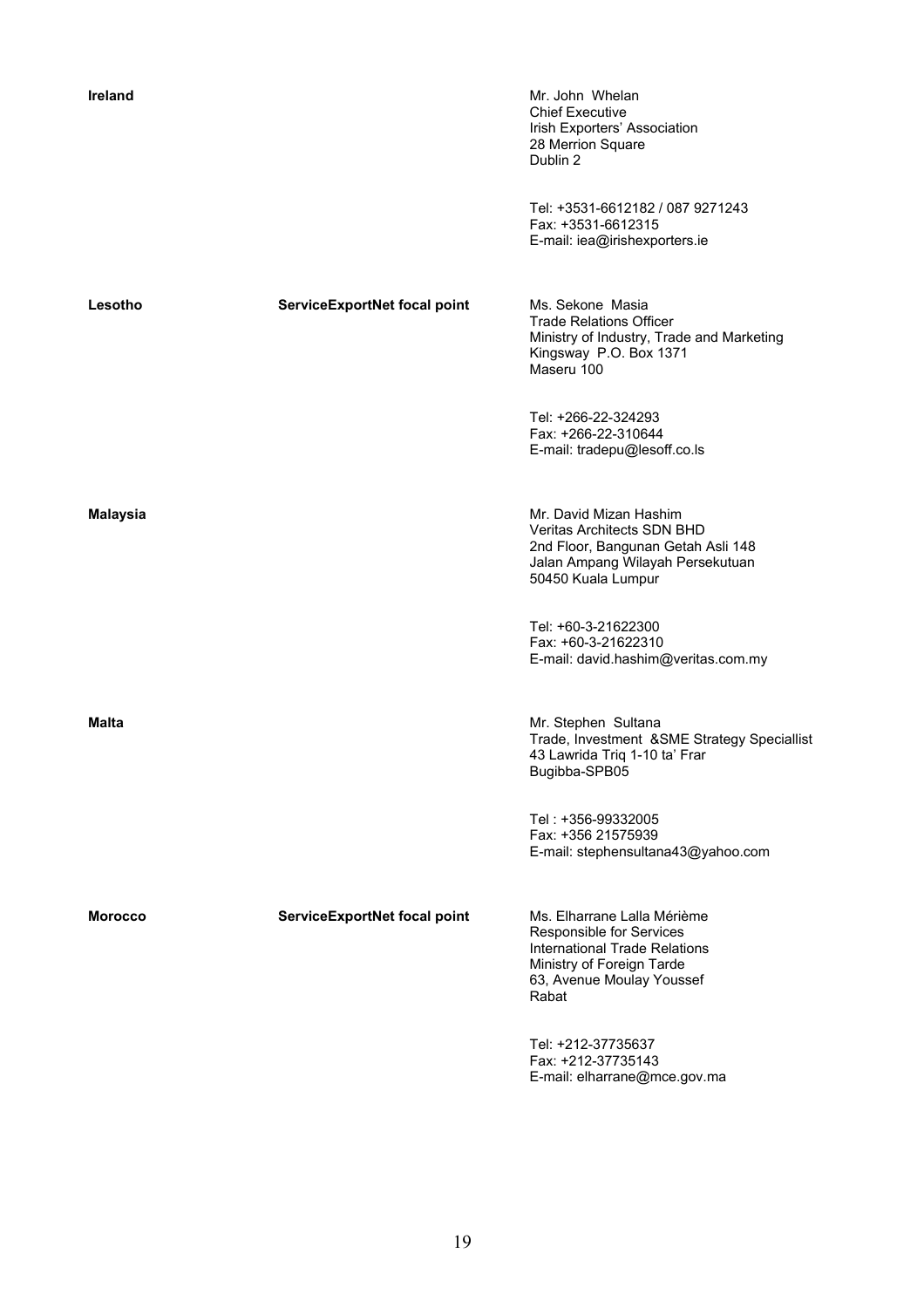| <b>Namibia</b>   | ServiceExportNet focal point | Ms. Vee Maharaj<br>Windhoek Branch Manager<br>Namibia Chamber of Commerce and Industry<br>2 Jenner Street<br>P.O. Box 9355<br>Windhoek 9000                                                  |
|------------------|------------------------------|----------------------------------------------------------------------------------------------------------------------------------------------------------------------------------------------|
|                  |                              | Tel: +264-61-222000<br>Fax: +264-61-233690<br>E-mail: vmaharaj@ncci.org.na                                                                                                                   |
| <b>Nepal</b>     |                              | Mr. Chinpal Rauniar<br>Consultant<br>SHIV SABITRI SADAN<br>240 Red Cross Marg-1<br>Kalimati (KMC Ward No. 13)<br>Kathmandu                                                                   |
|                  |                              | Tel: +977-14271473<br>Fax: +977-14271570<br>E-mail: rauniar@mos.com.np                                                                                                                       |
| Nicaragua        | <b>Business Sector</b>       | Mr. Roberto Brenes<br>Director, Department of Trade<br>Interamerican Institute for Agriculture Cooperation<br>P.O.BOX Im58<br>Km 10 Carretera Masaya<br>Managua                              |
|                  |                              | Tel: +505-2762754 ext. 138<br>Fax: +505-2762405<br>E-mail: roberto.brenes@iica.int.ni                                                                                                        |
| Nigeria          | ServiceExportNet focal point | Mr. Olufemi Boyede<br><b>Chief Executive Officer</b><br>Koinonia Ventures Ltd.<br>6th Fl. Ent. D Elephant Cement Hse.<br>Central Business District, Alausa<br>P.O. Box 4153, Ikeja,<br>Lagos |
|                  |                              | Tel: +234-1-555 76 21 / 4739673 / 08033065224<br>Fax: +234-1-493 68 14<br>E-mail: femiboyede@hyperia.com<br>Arino99@yahoo.com                                                                |
| <b>Singapore</b> |                              | Mr. Wah Sing Loh<br><b>Chief Executive Officer</b><br>International Trade Institute of Singapore Pte. Ltd.<br>111 Somerset Road 02-05<br>Singapore Power Building<br>Singapore 238164        |
|                  |                              | Tel: +65-68379327<br>Fax: +65-63378719<br>E-mail: wsloh@itis.com.sg                                                                                                                          |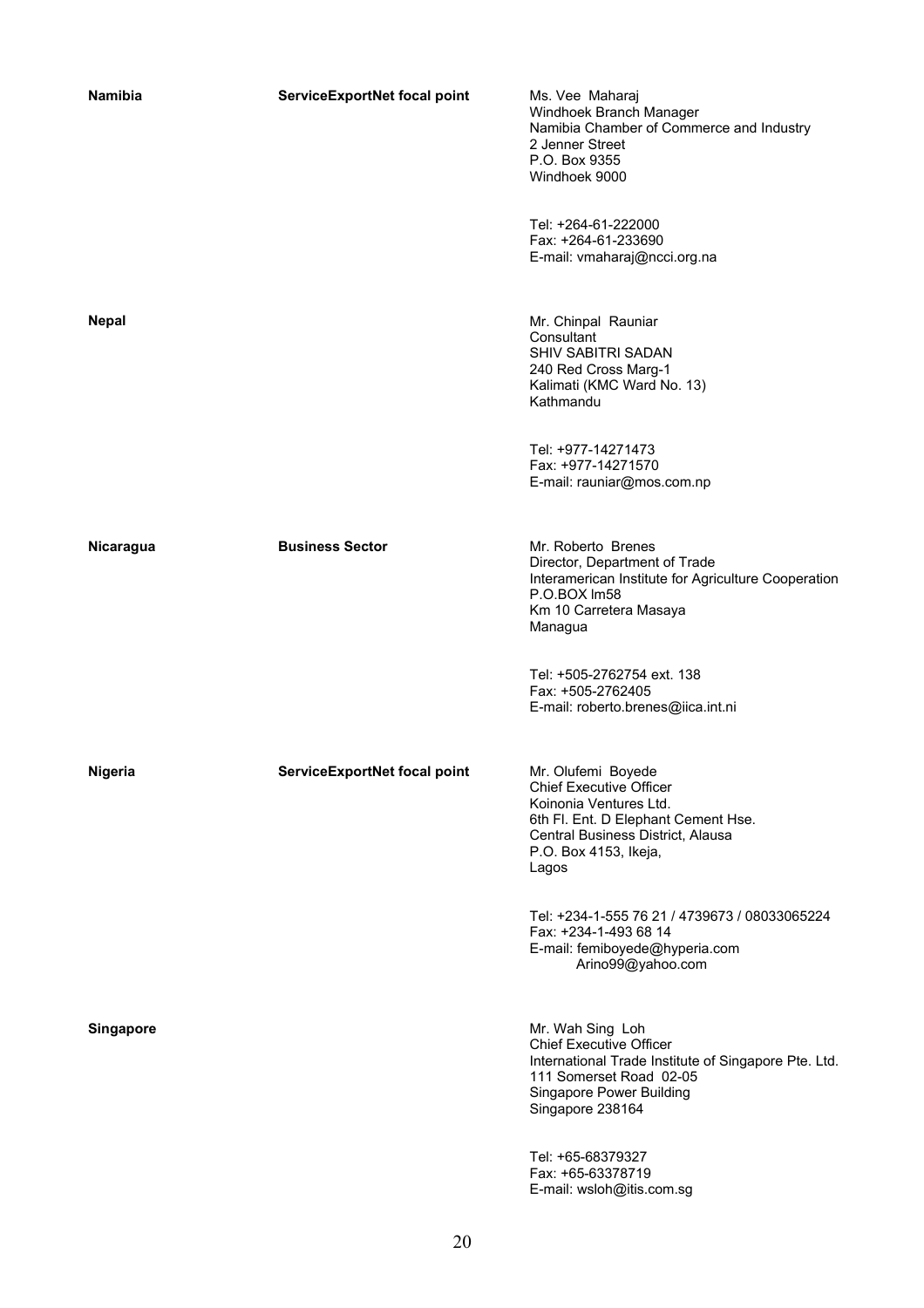| Singapore (cont'd) |  |  |
|--------------------|--|--|
|--------------------|--|--|

**Ms. Paige Lee** Development Consultant International Trade Institute of Singapore Pte. Ltd. 111 Somerset Road 02-05 Singapore Power Building Singapore 238164

Tel: +65-68379338 Fax: +65-65125491 E-mail: paigelee@itis.com.sg

**South Africa Mr. Martin Kellermann** Consultant 233 Oom Jochems Place, Erasmusrand Pretoria 0181

> Tel: +27-123476961 E-mail: kellermg@mweb.co.za

Mr. Owen Skae Associate Professor School of Accounting & Finance University of Kwazulu-Natal Howard College Campus 14 Forbes Drive Gillitis Durban 3610

Tel: +27-31-2602657 Fax: +27-31-7673825 E-mail: skaeo@ukzn.ac.za

# Swaziland **ServiceExportNet focal point** Ms. Zodwa Mabuza

Director of Trade and Commerce Federation of Swaziland Employers and Chamber of Commerce Emafini Business Centre, Malagwane Hill P O Box 72 H100 Mbabane

Tel: +268-4044433 Fax: +268-4045442 E-mail: zodwa@business-swaziland.com

**Sweden Sweden Sweden Mr. Anders Claesson** Former Vice President SKANSKA Kungsholms Strand 103 112 33 Stockholm

> Tel: +46-8-6533738 E-mail: andersc@strandparken.nu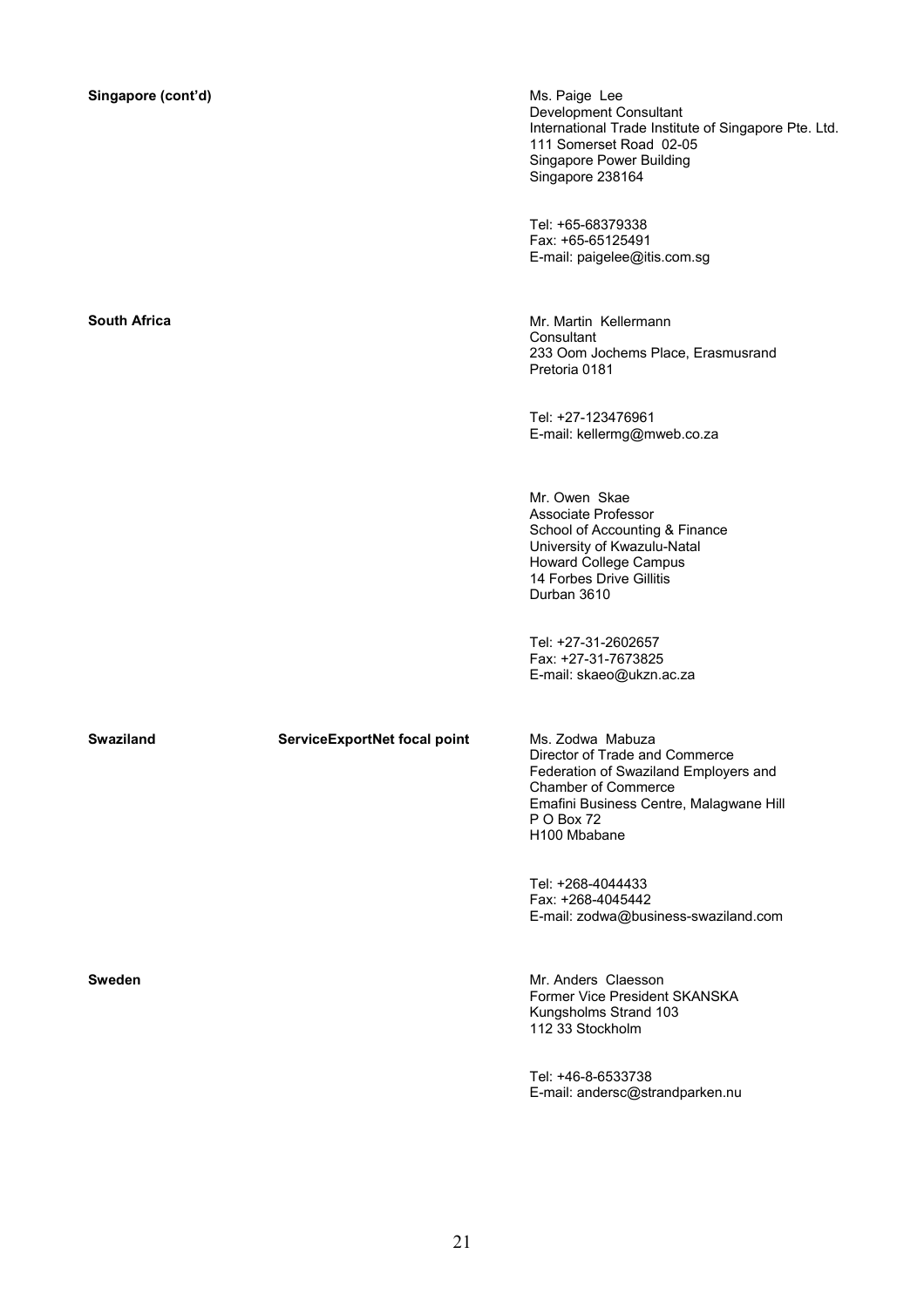**Switzerland** Ms. Françoise Rein **Ms. Françoise Rein** Deputy Vice President Société Générale de Surveillance 1pl des Alpes 1211 Geneva

> Tel: +41-227399637 Fax: +41-227399833 E-mail: Francoise.Rein@sgs.com

Mr. Reza Sajadi Research Assistant Institut de l'Entreprise University of Neuchâtel Faubourg du Lac 5a Case postale 3213 2000 Neuchâtel

Tel: +41-794152556 Fax: +41-327181001 E-mail: reza.etemad@unine.ch

# Chairman Abbasi Group of Companies P.O. Box 6637 Dubai

Tel: +971-4-3539500 Fax: +971-4-3530900 E-mail: abbasi@emirates.net.ae

**United Kingdom Mr. Ian Beesley WOTACO** 28 Blandford Road Flat 5A China Wharf Mill Street London W4 IDX

> Tel: +44-2072523264 / 02087471704 E-mail: ian.beesley@wotaco.com

> Mr. A.S. Lakshminarayanan Vice President and Country Manager UK and Ireland Tata Consultancy Services 33 Grosvenor Place London SW1X 7HY

Tel: +44-2072451800 Fax: +44-2072451875 E-mail: as.lakshmi@uk-tcs.com

# **United Arab Emirates Mr. Ismail Akil Abbasi**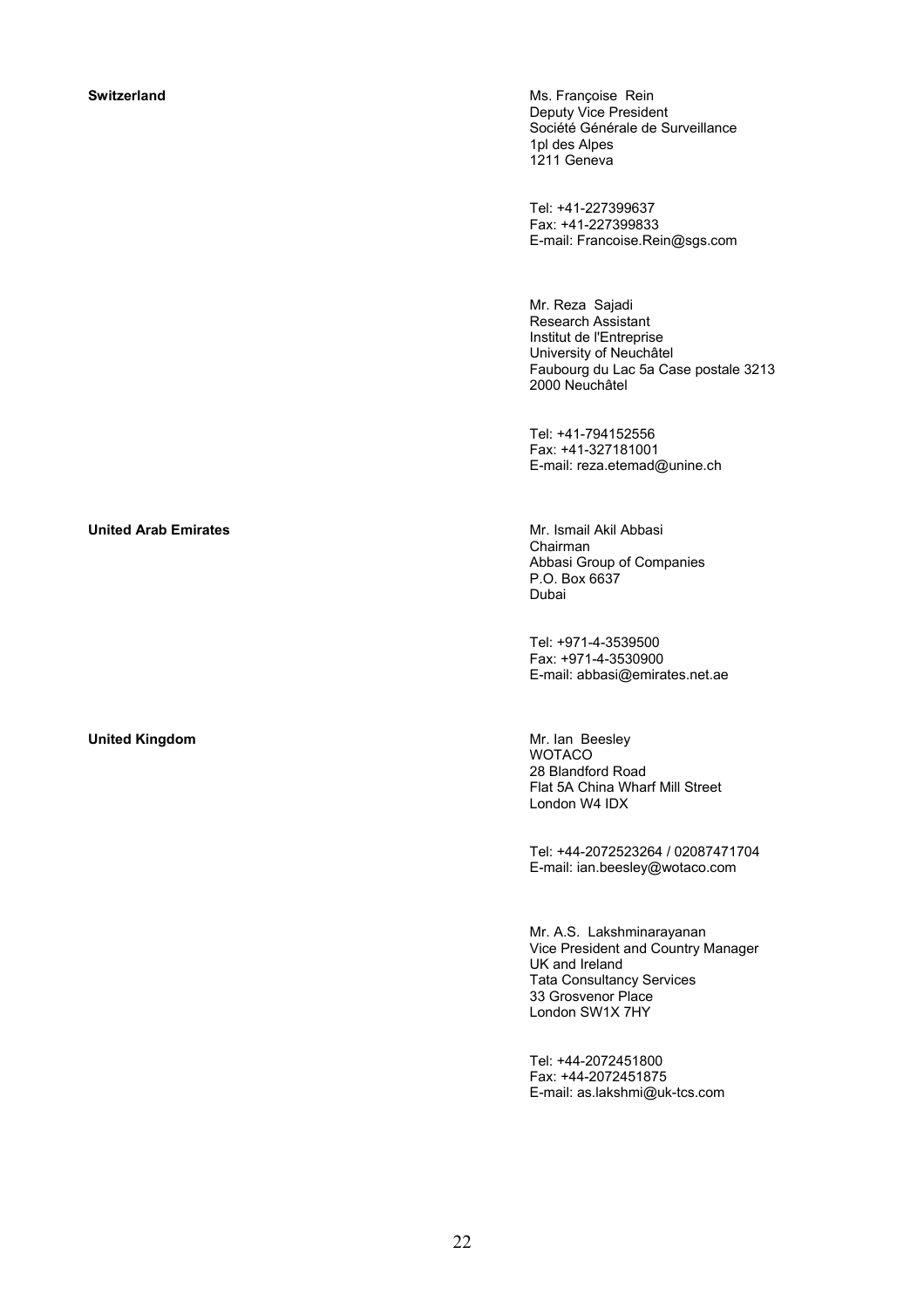# **United States of America Mr. James French**

Managing Director Pangea Global Financial Solutions Virginia

Tel: +1-434-8252986 E-mail: french@pangeaglobal.net

Ms. Christina Shandor Resource Person 2469 Overlook Road Apt. 2 Cleveland Heights Cleveland Ohio 44106

Tel: +1-216-9324245 E-mail: crs27@case.edu

Dr. Thomas Hayes Professor Marketing Thomas Hayes Consultant Xavier University 310 Hailstones Hall **Cincinnati** Ohio 15201

Tel: +1-513-7453059 Fax: +1-513-7453692 E-mail: hayes@xavier.edu

**Uruguay Mr. Roberto Bennett** General Manager Uruguay XXI Yaguaron 1407 Of. 1103 Montevideo

> Tel: +598-2900-2912 Fax: +598-2900-8298 E-mail: rbennett@uruguayxxi.gub.uy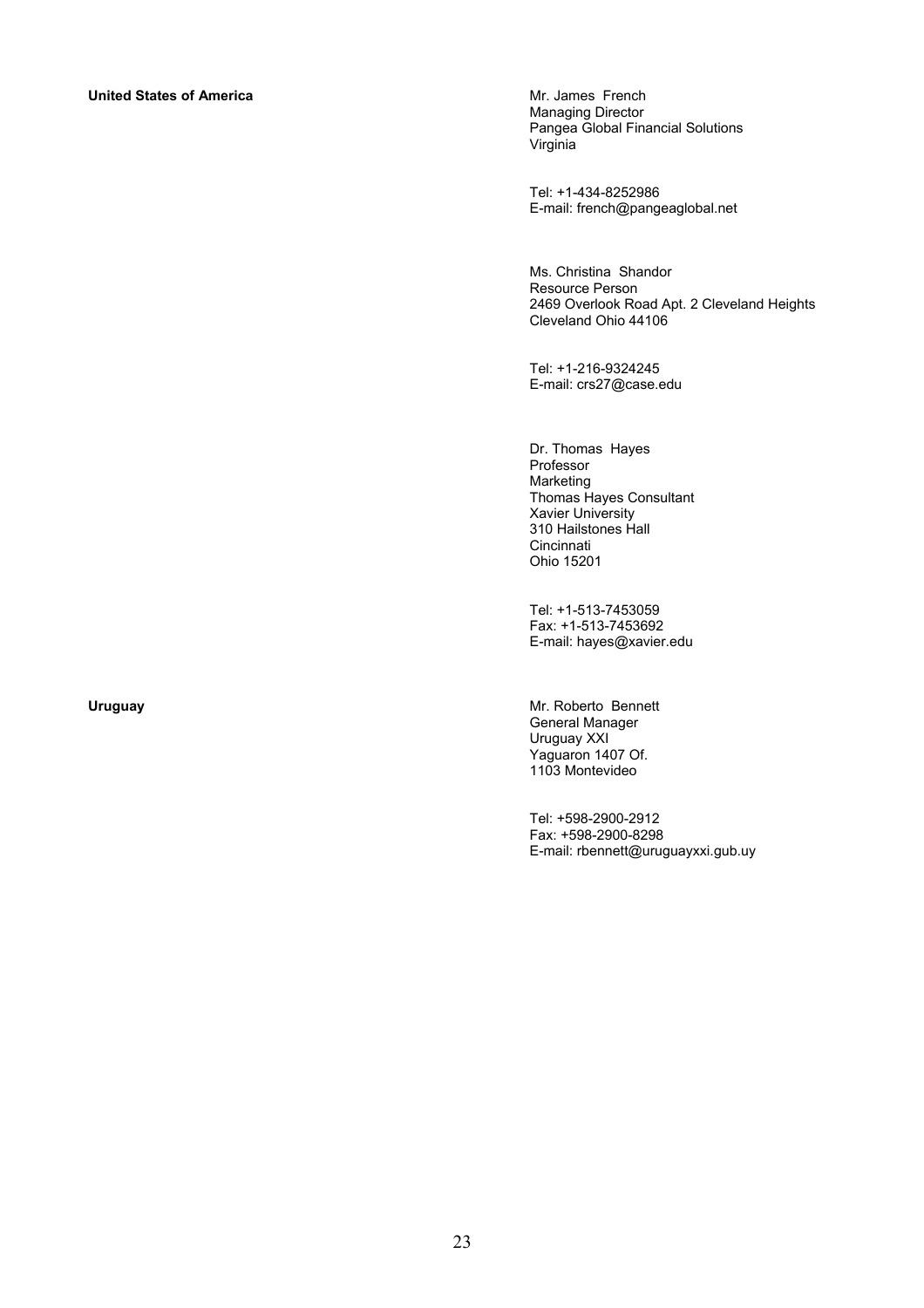### **INTERNATIONAL AND BILATERAL ORGANIZATIONS, AND MISSIONS REPRESENTATIVES**

**Federal Ministry for Economic Cooperation and Development**  Ms. Barbara Garbe-Hanssen Federal Ministry for Economic Cooperation and Development Division 305 (Globalization, Trade, Investment) Berlin, Germany

Tel.: +49 30 2503 2218 Fax: +49 30 2503 4218 E-Mail: Barbara.Garbe-Hanssen@bmz.bund.de

#### **Andean Community Secretariat (CAN)**

**Centre for the Promotion of Imports (CBI)** 

**Commonwealth Secretariat** Mr. George P. Saibel

Mr. Alberto Lora Aguancha Project Manager Andean Community Secretariat Paseo de la República 3895, esq. Aramburú, San Isidro Casilla 18-1177 LIMA 27 Peru

Tel: +51-1-4111400 Ext. 1190 Fax: +51-1-2213329 E-mail: alora@comunidadandina.org

Mr. A.H.M. Lansink Managing Director Centre for the Promotion of Imports from Developing Countries (CBI) Beursplein 37 P.O. Box 30009 3001 DA Rotterdam **Netherlands** 

Tel: +31-10-2013409 Fax: +31-10-4114081 E-mail: md@cbi.nl

Director Special Advisory Services Division Commonwealth Secretariat Marlborough House, Pall Mal London SW1 United Kingdom

Tel: +44-20-77476300 Fax: +44-20-77476307 E-mail: g.saibel@commonwealth.int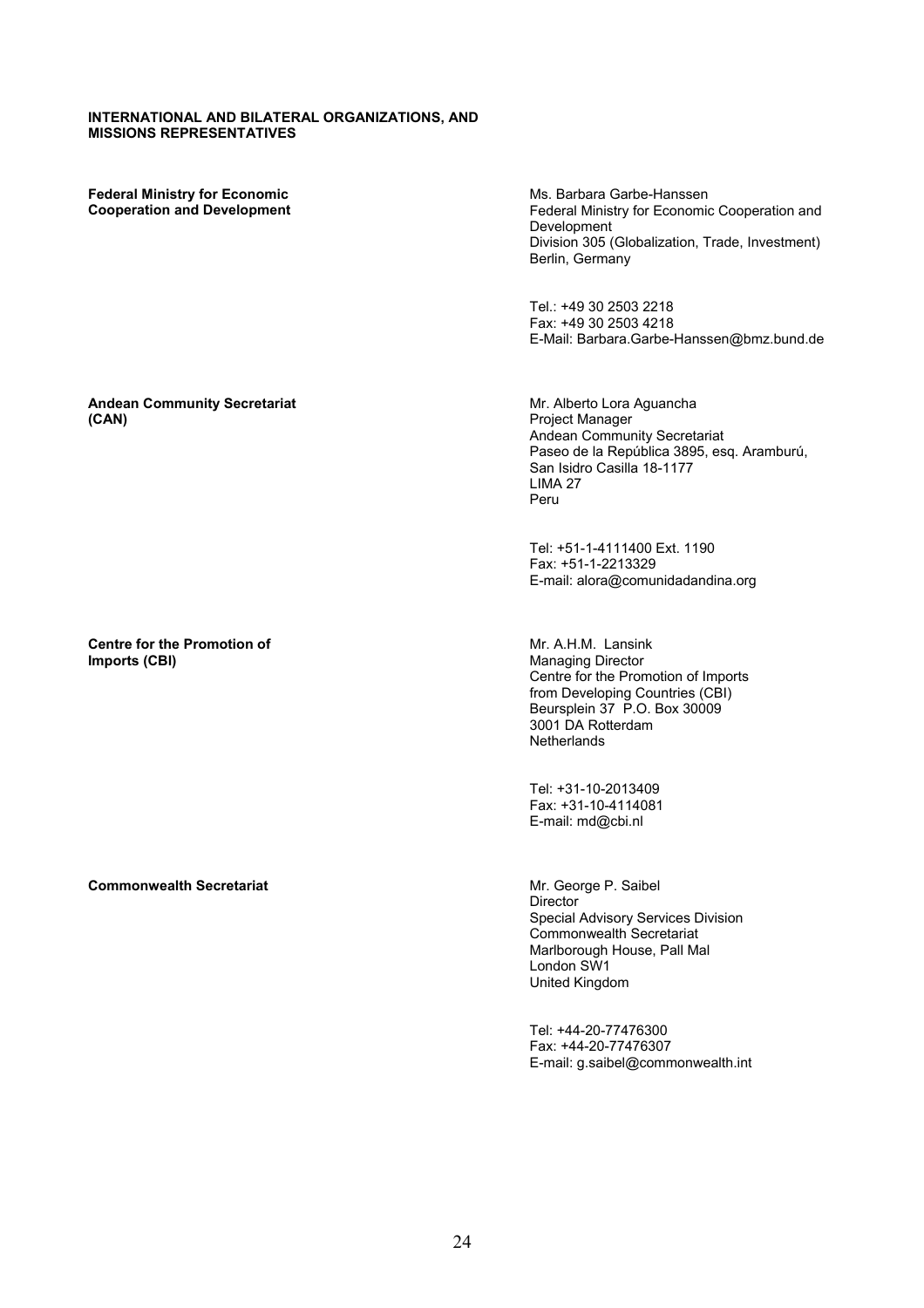**Commonwealth Secretariat (cont'd)** 

### **German Technical Cooperation (GTZ) Philippines**

## **State Secretariat for Economic Affairs (seco)**

#### **Swiss Import Promotion Programme (SIPPO)**

Mr. Isaac Njoroge Adviser, Trade Special Advisory Services Division Commonwealth Secretariat Marlborough House, Pall Mal London SW1 United Kingdom

Tel: +44-20-77476299 Fax: +44-20-77476203 E-mail: i.njoroge@commonwealth.int

Ms. Anja Gomm Manager Trade Policy and Promotion Project German Technical Cooperation (GTZ) c/o GTZ-Office Manila P.O. Box 2218 MCPO 1262 Makati City **Philippines** 

Tel: +63-28123165 loc. 46 Fax: +63-27531441 E-mail: anja.gomm@gtz.de

Mr. Max Schnellmann Deputy Head Trade and Clean Technology Cooperation State Secretariat for Economic Affairs Effingerstrasse 1 3003 Berne **Switzerland** 

Tel: +41-31-3240799 Fax: +41-32-3228630 E-mail: max.schnellmann@seco.admin.ch

Mr. Markus Stern Director Swiss Import Promotion Programme 85, Stampfenbachstr. P.O. Box 592 8035 Zurich **Switzerland** 

Tel: +41 1 365 54 91 / 365 52 00 Fax: +41 1 365 52 02 E-mail: mstern@sippo.ch